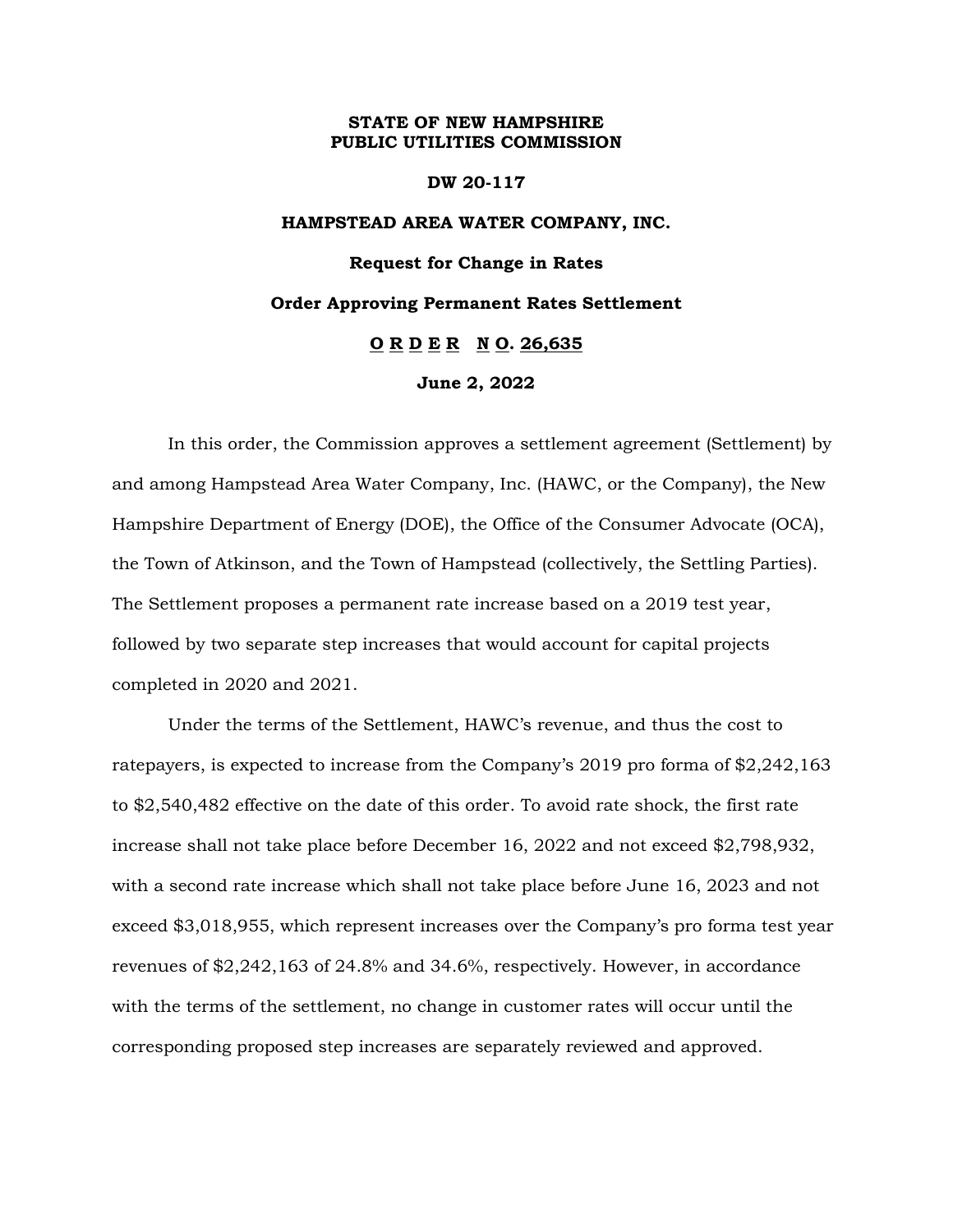|                                   | 2019 Pro-forma<br><b>Annual Water</b><br>Revenue | Revenue<br>Req.<br><b>Effective</b><br>Date of<br>this Order | <b>Proposed Step</b><br>1 Revenue<br>Req. | Proposed<br>Step 2<br>Revenue<br>Req. |
|-----------------------------------|--------------------------------------------------|--------------------------------------------------------------|-------------------------------------------|---------------------------------------|
| Amount                            | \$2,242,163                                      | \$2,540,482                                                  | \$2,798,932                               | \$3,018,954                           |
| <b>Cumulative Dollar Increase</b> |                                                  | \$298,319                                                    | \$556,769                                 | \$776,791                             |
|                                   | <b>Cumulative Percentage Increase</b>            | 13.3%                                                        | 24.83%                                    | 34.64%                                |

The Company's prior rate case revenue requirement was \$1,967,875, so the rate increase on the effective date of this order represents a 29.10% increase over the existing revenue requirement. The first step increase represents an increase of 42%, while the second step increase represents an increase of 53% over the prior rate case. This compares to the Company's petition proposal of 77.4% prior to the Settlement agreement.

|                                   | Current<br><b>Annual Water</b><br>Revenue Req. | Revenue Req.<br><b>Effective Date</b><br>of this Order | <b>Proposed Step</b><br>1 Revenue<br>Req. | <b>Proposed Step</b><br>2 Revenue<br>Req. |
|-----------------------------------|------------------------------------------------|--------------------------------------------------------|-------------------------------------------|-------------------------------------------|
| Amount                            | \$1,967,875                                    | \$2,540,482                                            | \$2,798,932                               | \$3,018,954                               |
| <b>Cumulative Dollar Increase</b> |                                                | \$572,607                                              | \$831,057                                 | \$1,051,079                               |
| <b>Cumulative Percentage</b>      |                                                |                                                        |                                           |                                           |
| Increase                          |                                                | 29.10%                                                 | 42.23%                                    | 53.41%                                    |

HAWC's initial petition and subsequent docket filings, other than any information for which confidential treatment is requested of or granted by the Commission, are posted at [https://www.puc.nh.gov/Regulatory/Docketbk/2020/20-](https://www.puc.nh.gov/Regulatory/Docketbk/2020/20-117.html) [117.html.](https://www.puc.nh.gov/Regulatory/Docketbk/2020/20-117.html)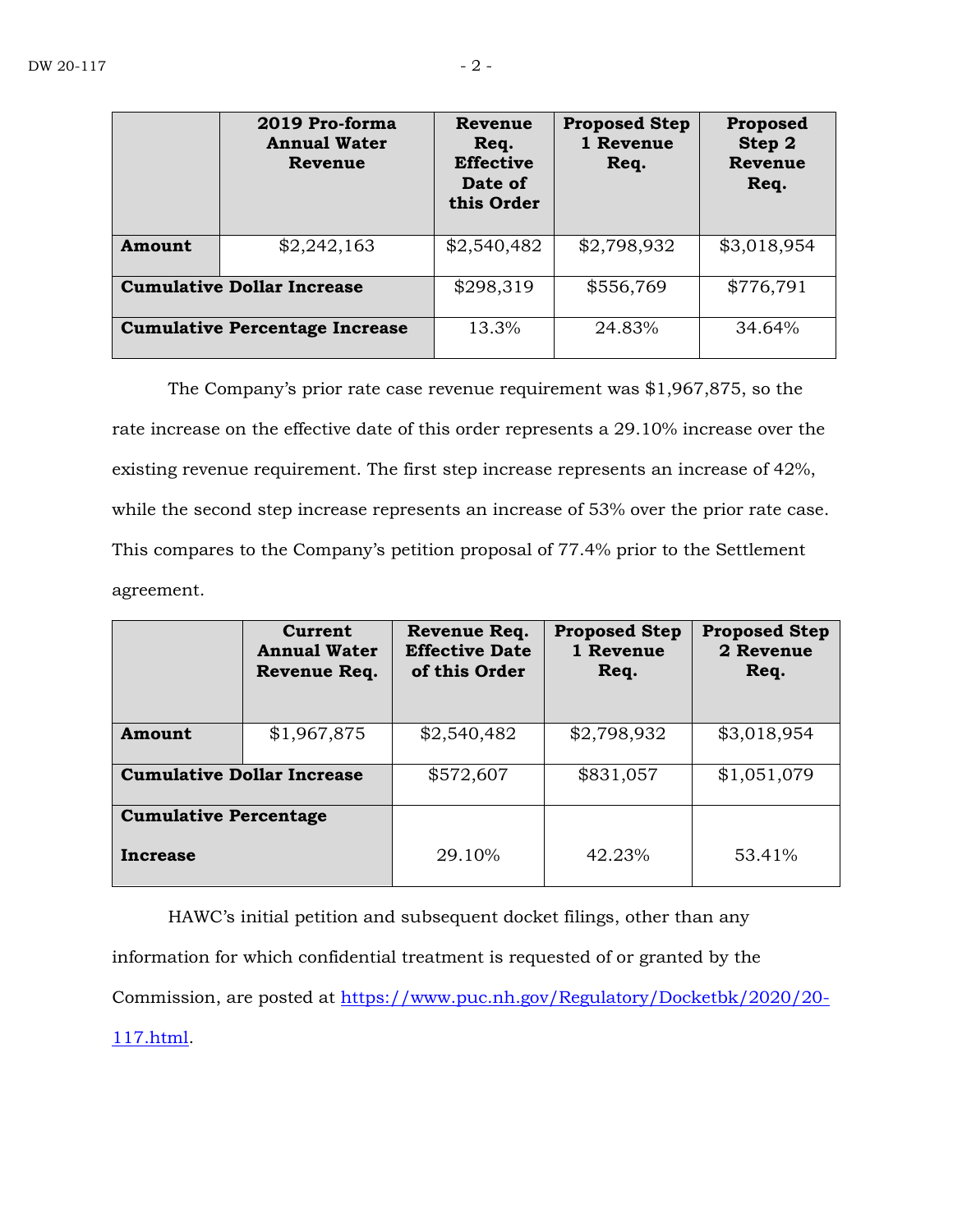#### **I. PROCEDURAL HISTORY**

On November 24, 2020, HAWC filed a petition for a change in rates, requesting approval of a 10.44 percent return on equity (ROE) and a corresponding change in customer service rates (Petition). With its Petition, HAWC included a request pursuant to RSA 378:27 for permanent rates for proposed effect on December 15, 2020, through a tiered rate framework. The Company's petition was supported through testimony by Stephen P. St. Cyr, Company consultant for Revenue Requirement and related schedules, Dave Fox, Company consultant for Cost of Service, and Charlie Lanza (HAWC General Manager).

A hearing on temporary rates was held on May 28, 2021. On January 17, 2022, the Commission issued Order No. 26,566 (revised on January 20, 2022) approving temporary rates. On June 23, 2021, the Town of Danville filed an objection to the proposed rate increase.

Direct testimony was filed on December 15, 2021, by intervenor Karen S. Steele; on December 16, 2021, by Brian Murray on behalf of the Town of Atkinson; and on December 17, 2021, by intervenor Robert A. Weimar.

On May 4, 2022, the DOE filed rebuttal testimony in response to certain specific issues raised in the direct testimonies filed by Ms. Steele, Mr. Weimar, and the Town of Atkinson. A hearing on permanent rates was held on May 11, 2022.

#### **II. BACKGROUND**

HAWC is a public water utility serving approximately 3,600 customers in Hampstead, Atkinson, and other communities in Rockingham County, New Hampshire. The Company's last permanent rate increase was approved on November 28, 2018 (Order No. 26,195).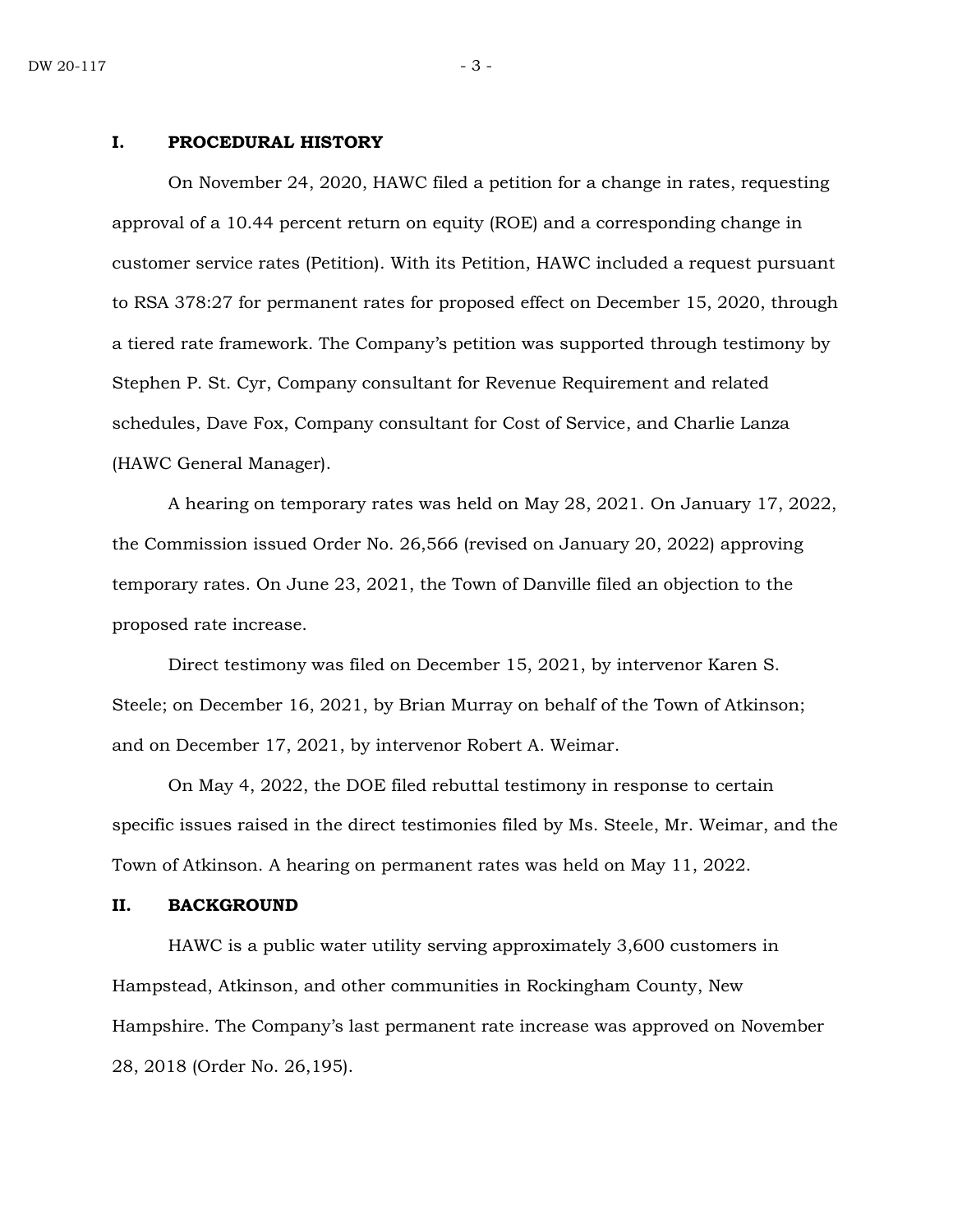#### **III. Petition for Change in Rates**

In its Petition, HAWC requested a change in rates and a proposed 5.56 percent rate of return on investment reflected in a projected rate base of \$9,966,564. The proposed permanent rate increase, if approved, would have increased HAWC's overall revenue requirement by \$1,523,330, which represents an average yearly increase of approximately 77.41 percent over the current revenue requirement of \$1,967,875 established in its most recent prior rate case.

The Company's petition proposed an increase in existing rates of 11.8 percent for Tier 1 single-family residential customers, 67.6 percent for Tier 2 single-family residential customers, and 52.4 percent for non-single-family and non-residential customer rates. The Company also requested approval of a proposed Water Infrastructure and Conservation Adjustment (WICA) surcharge beginning in 2021 with a total annual revenue requirement of \$10,833 to be collected through an annual surcharge per customer of \$3.07 or \$0.26 per customer per month.

#### **IV. PARTY POSITIONS**

#### **A. HAWC**

In support of its initial Petition filed on November 24, 2020, HAWC filed written testimony of: the Company's General Manager, Charles Lanza; regulatory accounting and tax consultant Stephen C. St. Cyr; and financial consultant David Fox. HAWC asserted that it has a revenue deficiency of \$224,853 and therefore sought a total increase in revenues of \$1,523,330 to meet anticipated operation expenses. The permanent revenue increase of \$1,523,330 was proposed for effect on December 15, 2020, with a proposed 5.56 percent rate of return on investment based on a projected rate base of \$9,966,564.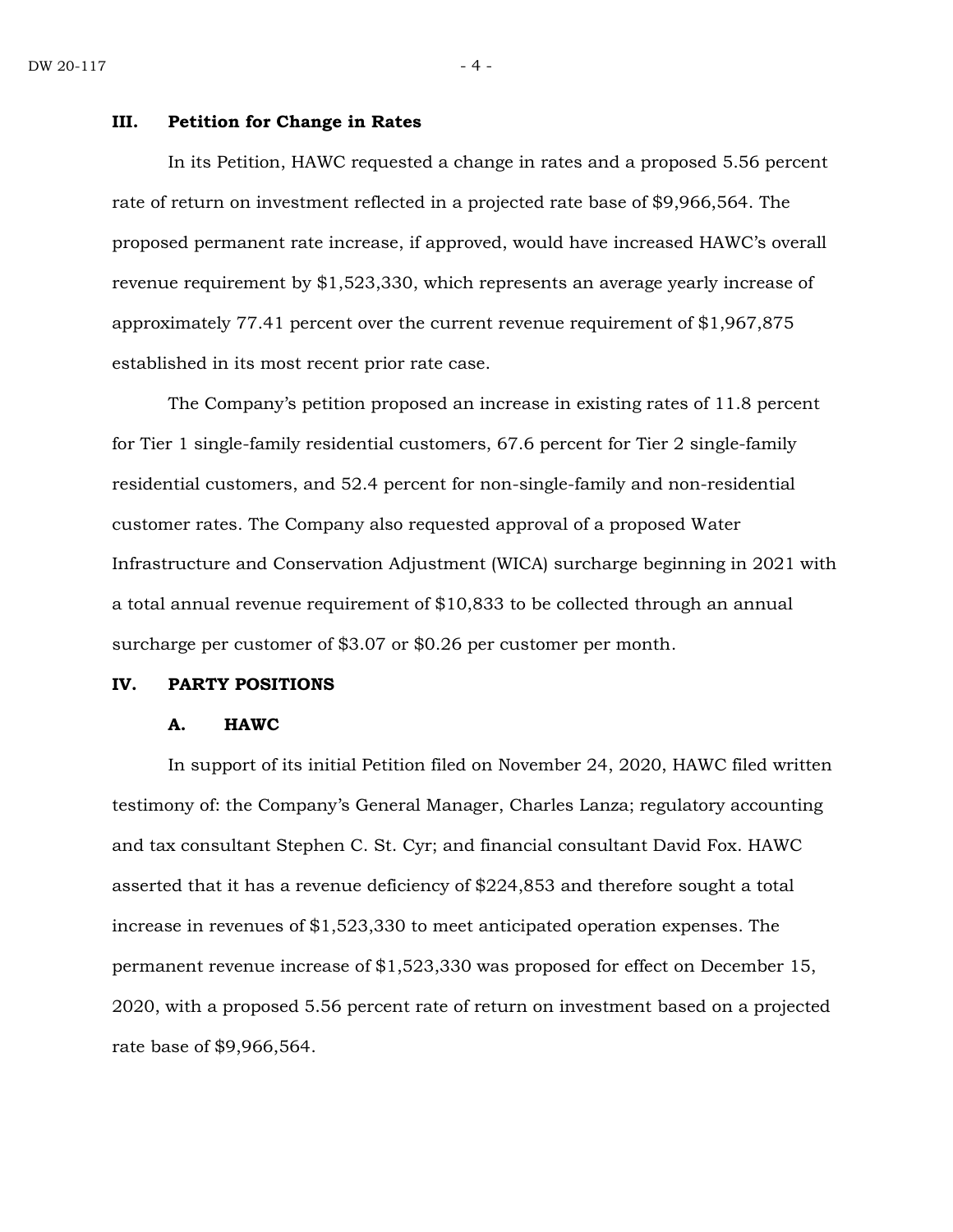The Company requested approval of an adjusted ROE in this proceeding from 9.95 percent to 10.44 percent, which included a 0.50 percent adder for rate case expenses and a 0.25 percent adder for "exemplary performance." Exh. 5/St. Cyr Direct Testimony at BP 5. According to the Company, it merits the rate adder for its "successful and ongoing efforts to reduce water loss, add capacity, and make core system improvements." Petition (11/24/20) at BP 67, ¶¶ 8-9.

HAWC submitted testimony in support of its Petition stating that it will make a significant contribution in aid of construction (CIAC) with respect to the construction of a one-million-gallon water storage tank and through the receipt of grant money and loans.

#### **1. General Manager Charles Lanza**

HAWC General Manager Charles Lanza testified that since the Company's last rate case, it had improved stability in water supply and water quality and continues to focus on water conservation efforts. According to Mr. Lanza, the Company has added significantly to its infrastructure related to the Southern New Hampshire Regional Water Interconnection Project (SNHRW Project), which has led to several large capital improvements, including a one million gallon water storage tank and a new pumping and treatment station.

Mr. Lanza stated that the proposed 0.25 percent ROE adder is warranted for exemplary performance, including continued water loss mitigation efforts; participation in the SNHRW Project; participation in the Commission's Covid-19 docket (IR 20-089); and the increase in customer accounts since 2017 from 3,578 service connections to 3,971.

Mr. Lanza added that the Company's petition for a change in rates was necessary because in the three years since its last rate case, it had expanded its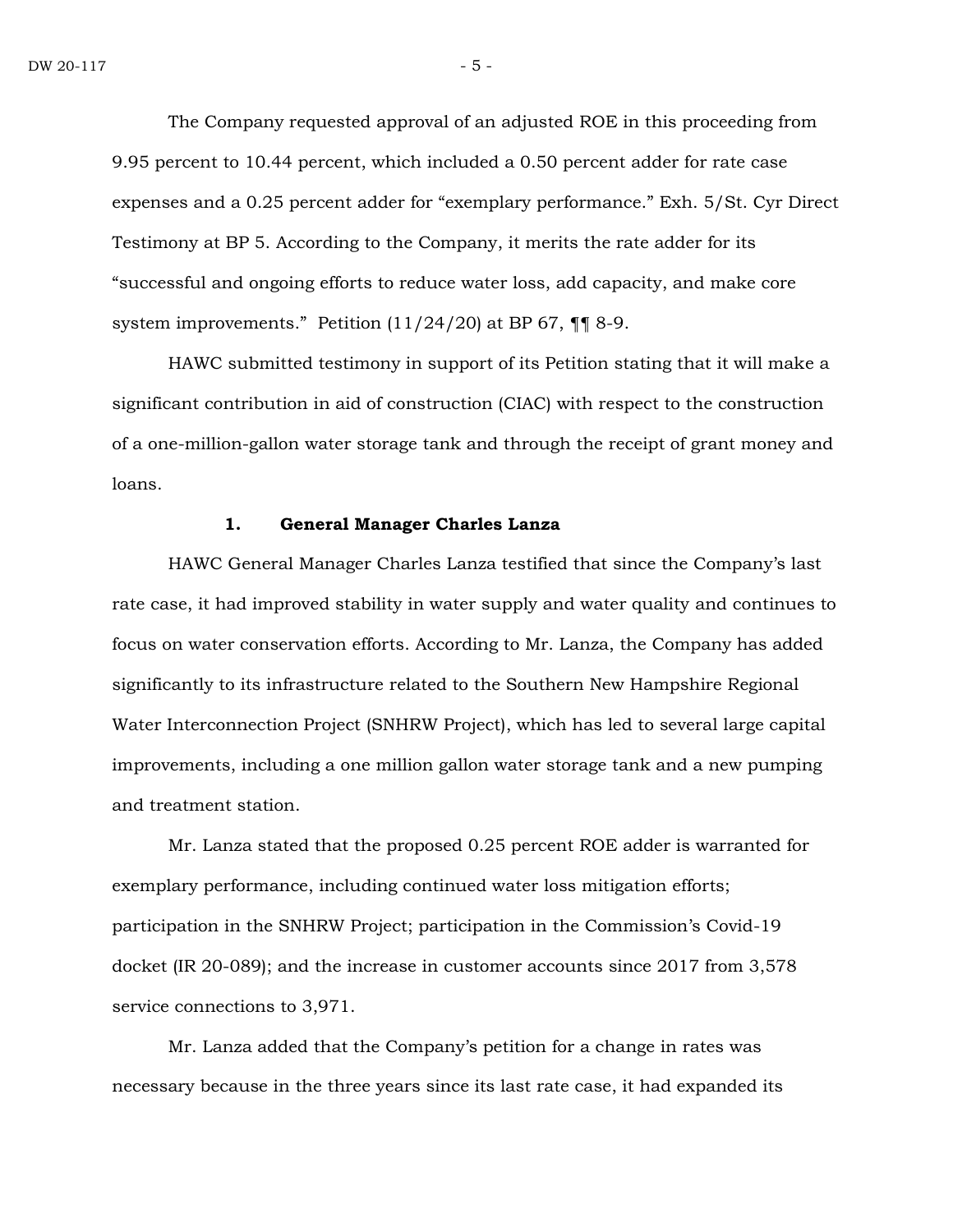franchise area and invested in significant capital improvements, including through the SNHRW Project. According to Mr. Lanza, the proposed rate increase is greater than had been anticipated, in large part due to: (a) changes in tax laws effective after the Company's participation in the SNHRW Project, as a result of which the Company must now pay approximately  $$1.4$  million in taxes; (b) the acquisition of satellite systems, which is offset by corresponding CIACs; (c) additional paid-in capital; and (d) increased expenses. Mr. Lanza argued that the increased rates are fair and reasonable given the resulting improvements in operations and customer service.

Mr. Lanza stated that the new cost of service study (COSS) concluded that the Company should increase its base rate charges based on service meter size and recommended tiered volumetric rates, consistent with the Company's practice of keeping base rates low and allowing customers some control over usage and costs.

Finally, Mr. Lanza noted that the Company seeks to begin participating in the Water Infrastructure and Conservation Adjustments (WICA) program, which would allow it to recover costs associated with efforts to improve water conservation through ongoing meter replacements.

## **2. Consultant Stephen C. St. Cyr**

Mr. St. Cyr testified in support of an ROE of 10.44 percent, including the 0.50 percent adder for rate case expenses and the 0.25 percent adder for exemplary performance and ongoing efforts to reduce water loss, add capacity, and make core system improvements. According to Mr. St. Cyr, the Company's revenue deficiency is \$224,853, and it seeks a total revenue increase of \$1,523,330, effective December 15, 2020, through proposed permanent rates that would incorporate increases in the base charge, volumetric rates, and fire protection charges. Mr. St. Cyr noted that the proposed rate re-design is based on the COSS and reflects a tiered volumetric system,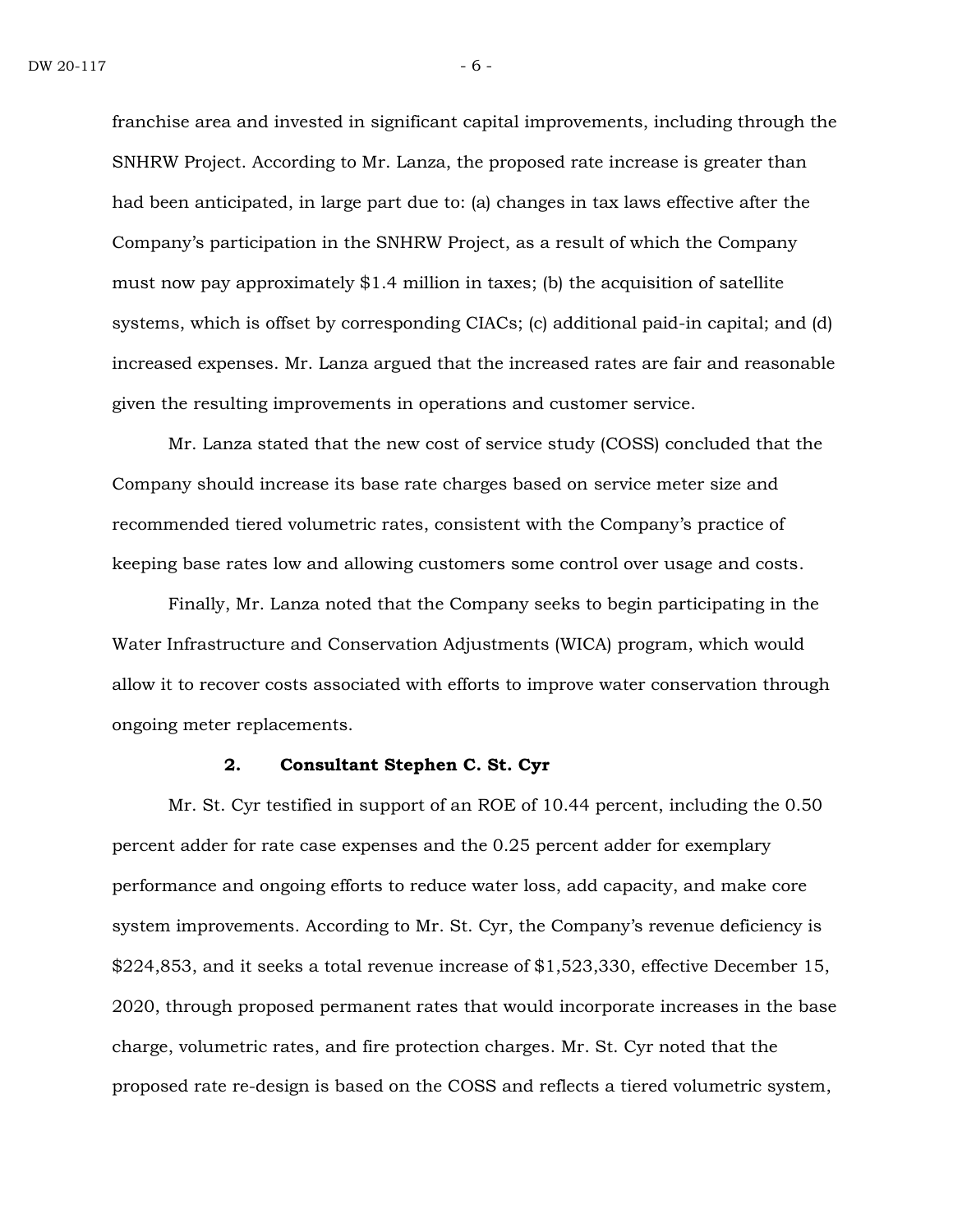with two single-family residential tiers of \$6.83 and \$10.24, respectively, and a nonsingle-family/non-residential rate of \$9.31.

Mr. St. Cyr further noted the CAIC received by the Company from customers, including payments toward the construction of a one million gallon water storage tank and the receipt of grant money and loans, which will permit the Company to include the Federal CIAC tax in the calculations of the rate base. Mr. St. Cyr further proposed a WICA surcharge beginning in 2021 that would entail an annual surcharge per customer of \$3.07, or \$0.26 per month, to recover fixed costs of Commission-approved non-revenue producing system production and customer meters purchased, installed, and placed in service between rate cases.

#### **3. Consultant David Fox**

Mr. Fox prepared a COSS that allocates functional costs to various cost components and then distributes those costs to customer classes according to types of service to calculate customer impacts. According to Mr. Fox, the proposed volumetric rates, fixed charges, and fire protection charges would be adjusted by varying amounts to recover cost of service from customers equitably. In addition, public fire protection charges, which are assessed per hydrant, are proposed to increase from \$200 to \$1,419 annually, and the current 'annual availability' charge of \$2,000 will no longer be required, and, for the first time, homeowners with private fire protection systems (reflecting 1,084 connections) will be assessed private fire protection charges.

#### **B. Intervenors**

#### **1. Karen S. Steele**

Intervenor Karen S. Steele argued that the Company has proposed capacity expansion of the system in excess of its needs, and that the infrastructure plan is not used or useful. According to Ms. Steele, the combined projected flow of 750,000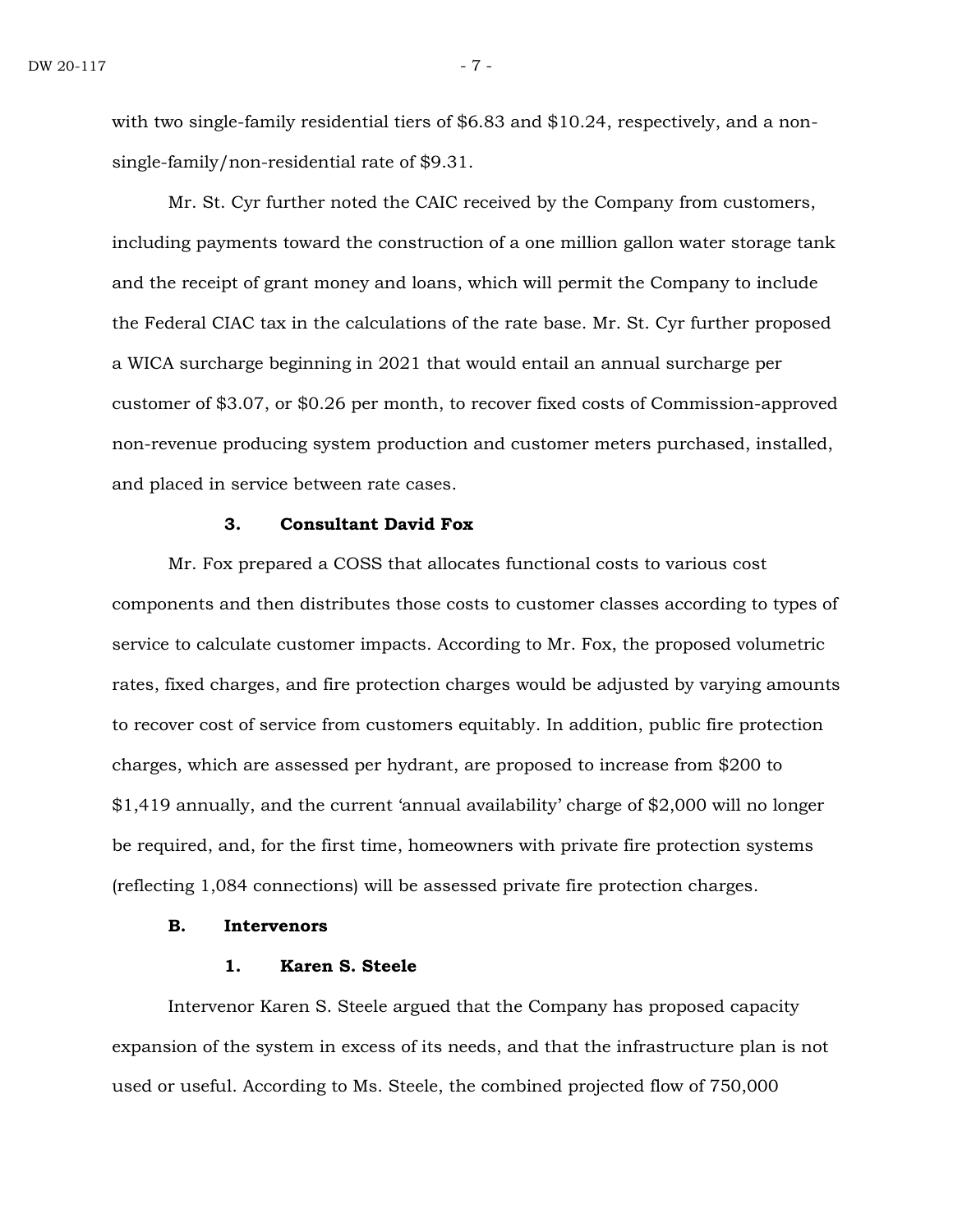gallons per day into HAWC's core system will more than triple the amount of water currently sold, which totaled 358,502 gallons per day in 2019. Ms. Steele further suggested that the proposed expansion of water infrastructure is significantly oversized to accommodate flows in excess of need, and that the build-out of the system is intended to supply future developments of HAWC's affiliated companies.

#### **2. Fire Chief Brian Murray for the Town of Atkinson**

Fire Chief Brian Murray stated that HAWC was unwilling to provide a copy of its emergency response plan to Town of Atkinson officials or share the industry standards to which it constructs fire hydrants within the town. Moreover, according to Chief Murray, the Company appears to fail to meet National Fire Protection Association (NFPA) standards for testing, marking, and maintenance of fire hydrants for public fire protection.

Chief Murray further argued that the proposed increase in fire hydrant rates would have a corresponding negative impact on the Fire Department's budget and tax rates; the overall reliability of the hydrant system as constructed by HAWC is not adequate, and the Company has demonstrated an apparent neglect of existing fire hydrants.

## **3. Robert A. Weimar for the Town of Hampstead Water Committee**

Resident and taxpayer Robert A. Weimer argued on behalf of the Town of Hampstead that the town has concerns regarding the proposed 609.5% rate increase in the public fire hydrants rate, which he anticipates will cost Hampstead an additional \$70,000 per year with little added benefit. Mr. Weimar requested that the Commission reject any rates and charges that are inconsistent with national water works standards and fire protection standards or that result in an inequitable cost allocation to specific users.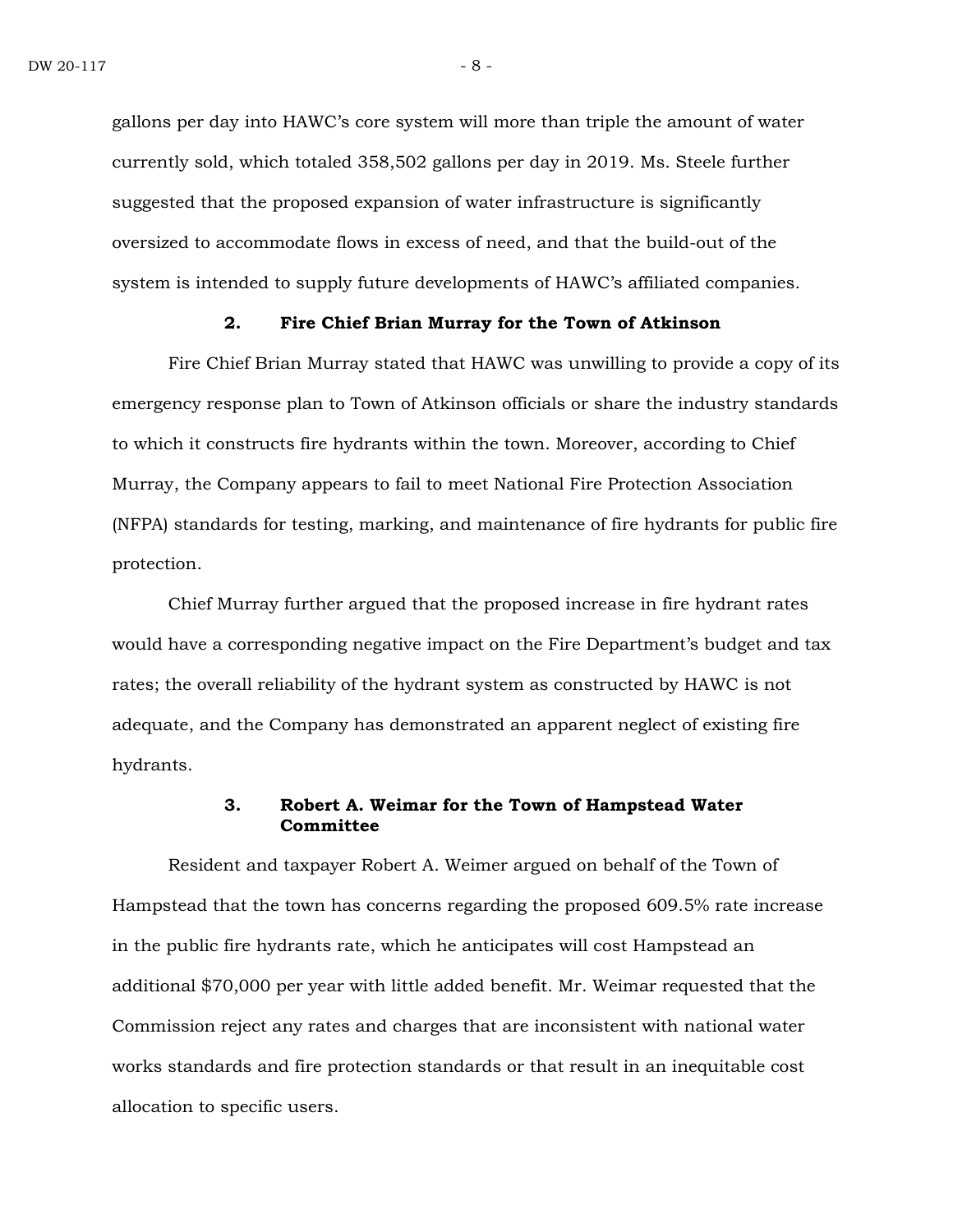According to Mr. Weimar, cost allocation to new connections needs to be further reviewed to ensure equity among users, and, as presented by the Company's petition the proposed fire protection fee appears to be based on erroneous cost allocation and service availability assumptions.

Mr. Weimar further argued that the proposed rate increases do not appear to include any assignment of existing, built infrastructure costs to future users, resulting in an inequitable and unreasonable proposal to raise rates on customers by six-fold when services offered are limited.

Mr. Weimar noted that the Company decided to increase the Atkinson tank from 500,000 gallons to 1 million gallons and took on the additional expense of one million dollars. In Mr. Weimar's view, the additional 500,000 gallon capacity does not appear to be 'used and useful' for HAWC's existing customers. Mr. Weimar further argued that HAWC's assumed design standard of 2,000 gallons per minute flow for a 3-hour period with a total storage need of 360,000 gallons appears to be double the nominal design storage required for Hampstead.

#### **4. Department of Energy**

## **1. Douglas W. Brogan, Engineering Consultant**

Mr. Brogan filed written rebuttal testimony on behalf of DOE in response to certain intervenor testimony filed by Ms. Steele, Atkinson Fire Chief Murray, and Mr. Weimar.

In response to Ms. Steele's arguments that HAWC calculations included excessive capacity needs and plant that was not used and useful, Mr. Brogan argued that the appropriate evaluation for design purposes is to compare total future supply with the largest well out of service to the future maximum day demand (not average day demand as Ms. Steele used). Mr. Brogan stated that the maximum day demand is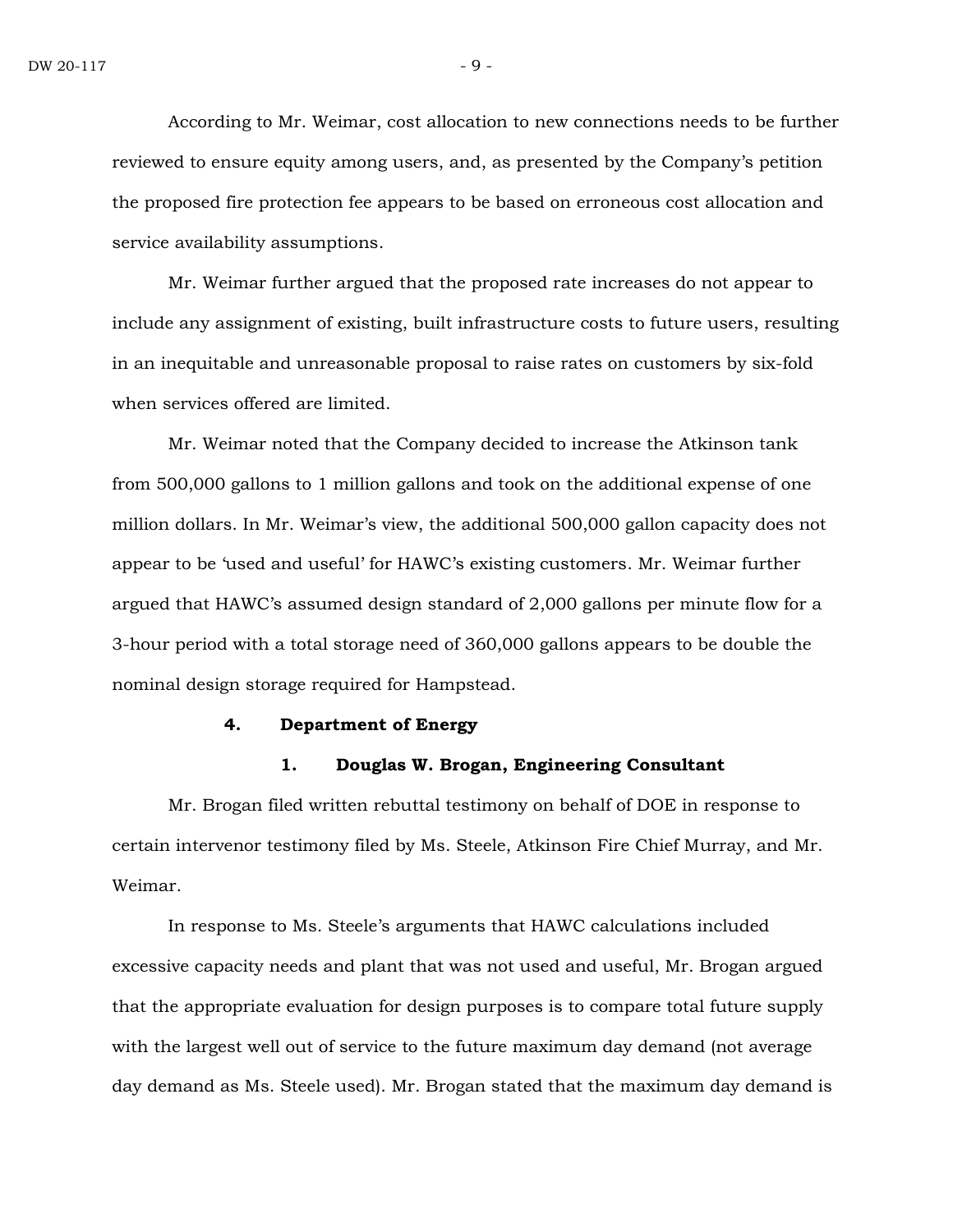based not on customer consumption alone, as Ms. Steele argues, but on the totality of demands the available water supply must meet, or total production. Mr. Brogan further noted that the difference between production and consumption can be accounted for by water used for filter backwashing (18,000 gallons per day) and lost or unaccounted for water (on average, 14 percent of production from 2015-2020, which Mr. Brogan testified is not unreasonable) – both of which are real contributions to demand requirements. Mr. Brogan also noted that, based on his review of relevant documents, the Company anticipates taking a number of wells offline as a result of its portion of the SNHRW Project, including appurtenant infrastructure and improvements to its core water system.

According to Mr. Brogan, Ms. Steele's analysis fails to recognize increases in future demand either from normal system growth over the forecast period or from the lessening of water use restrictions as a result of the increased availability of water due to the SNHRW Project. Mr. Brogan noted that HAWC is under no obligation to take all, or even part, of future Phase II flows, and that even if full flows are assumed, flows would need to be reduced for design purposes based on an assumption of the largest remaining well being out of service, which would result in a reduction of 163,000 gallons per day. Mr. Brogan further observed that the Windham portion of the SNHRW Project contains no storage, so water flowing through that portion of the system (upstream of HAWC) must meet all peak hour demands.

With respect to Ms. Steele's claim that HAWC is 'oversizing' its physical infrastructure, Mr. Brogan noted that: (1) the SNHRW Project includes several thousand feet of new 12-inch main installed in or in conjunction with HAWC's core system, and that installing a smaller diameter main, given the corresponding small potential costs savings and very long life of the asset, would likely be more imprudent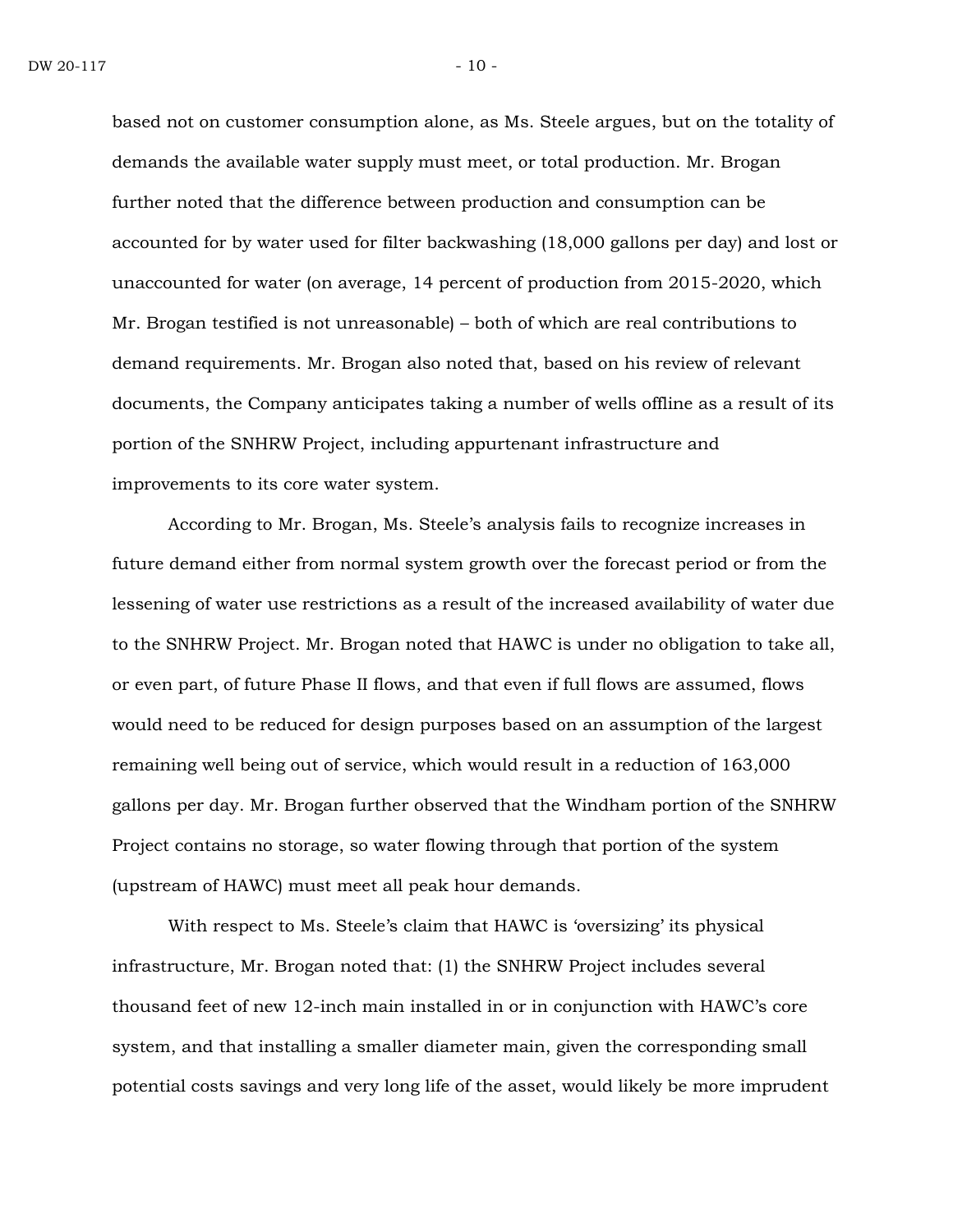than installing the proposed 12-inch main; and (2) although pump station footprints and associated piping were sized to accommodate future flows (at minimal impact), interior components such as pumps and valves are to be upgraded later as necessary to accommodate those flows.

Mr. Brogan concluded that the Company's Class Cost of Service Study (CCOSS) is a reasonable guideline for cost-based rates. According to Mr. Brogan, the new public fire service equipment installed by the Company – which will go into the rate base – will generate increased tax revenue for Atkinson and Hampstead and, to an extent, offset the increased costs of fire protection afforded by the new equipment. In addition, public fire service customers, unlike other customer subclasses, will receive an increase in revenues (through property taxes) due to additional facilities installed by the Company, and the increased tax revenues will offset a portion of the increase in hydrant rates. Mr. Brogan argued that the magnitude of the rate increase should be gauged against the net impact – that is, the increase in hydrant charges less the increase in tax revenues the towns will receive from the Company. He further noted that municipalities have benefited for a number of years by paying a lower municipal fire protection rate, in large part because the Company had not performed a CCOSS prior to this case.

Mr. Brogan recommended that to enhance future CCOSS filings, HAWC should: (1) provide a new CCOSS when it negotiates planned updates to Plaistow rates prior to 2035; (2) create a separate class for resale of water to Plaistow; and (3) treat (within the CCOSS) the miscellaneous charges as the tariffed rates they are.

## **2. Mr. Solganick, Consultant, Energy Tactics and Services, Inc.**

In response to arguments presented by intervenor Ms. Steele, Mr. Solganick provided testimony regarding the cost of fire protection services and resulting rates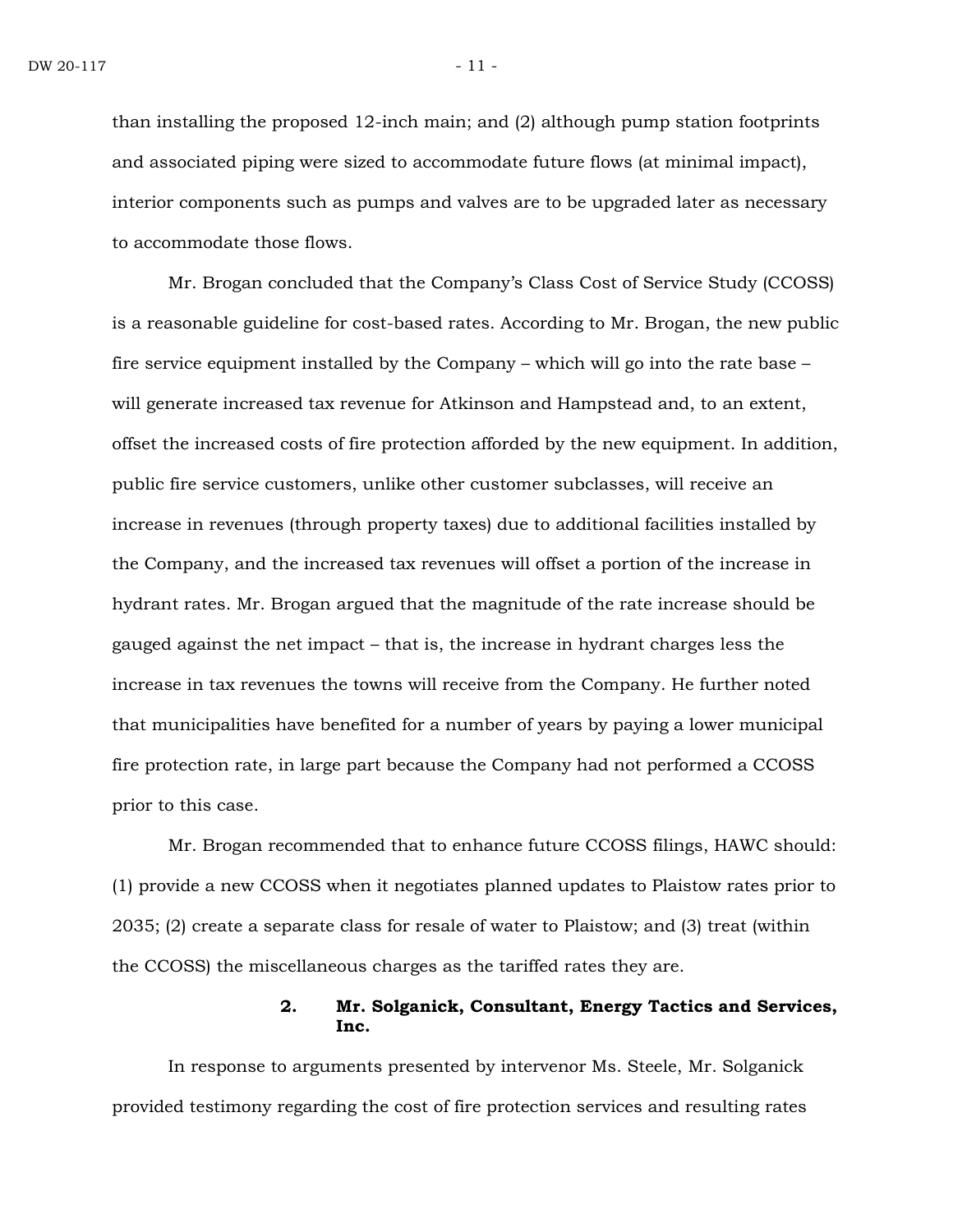proposed by the Company. Mr. Solganick explained the CCOSS he had prepared for the Company and addressed the following issues encompassed in the CCOSS: rate design, rates for General Water Service customers, and rates for Fire Service customers, including the rate impact on those customers. In addition, he proposed certain enhancements that may be warranted in a future Class Cost of Service Study, including charges to Plaistow and tariffed rates for miscellaneous services provided by the utility.

#### **V. SETTLEMENT**

The settlement reached by the Company, the DOE, the OCA, the Town of Atkinson, and the Town of Hampstead proposed permanent rates for the Company that reflect joint agreement resolving all issues that arose from the initial Petition filed by HAWC in this docket. The individual terms for the resolution of those issues are outlined below.

#### **A. Overview and Proposed Timeline**

In brief, the Settlement Agreement proposes for approval a permanent rate revenue requirement for effect upon issuance of a Commission order approving the proposed settlement, followed by two successive step adjustments (Step I and Step II), to be submitted for review in separate filings no sooner than June 20, 2022. Both step adjustments would be subject to audit by the DOE Audit Division and effective dates that will be spread out to avoid rate shock. Proposed implementation dates are no sooner than December 16, 2022 for the Step I adjustment and no sooner than June 16, 2023, for the Step II adjustment.

## **B. Permanent Rate Revenue Requirement**

The Settling Parties agreed to an overall revenue requirement of \$2,540,482, representing an increase of 13.30 percent, or \$298,319, over pro forma 2019 test year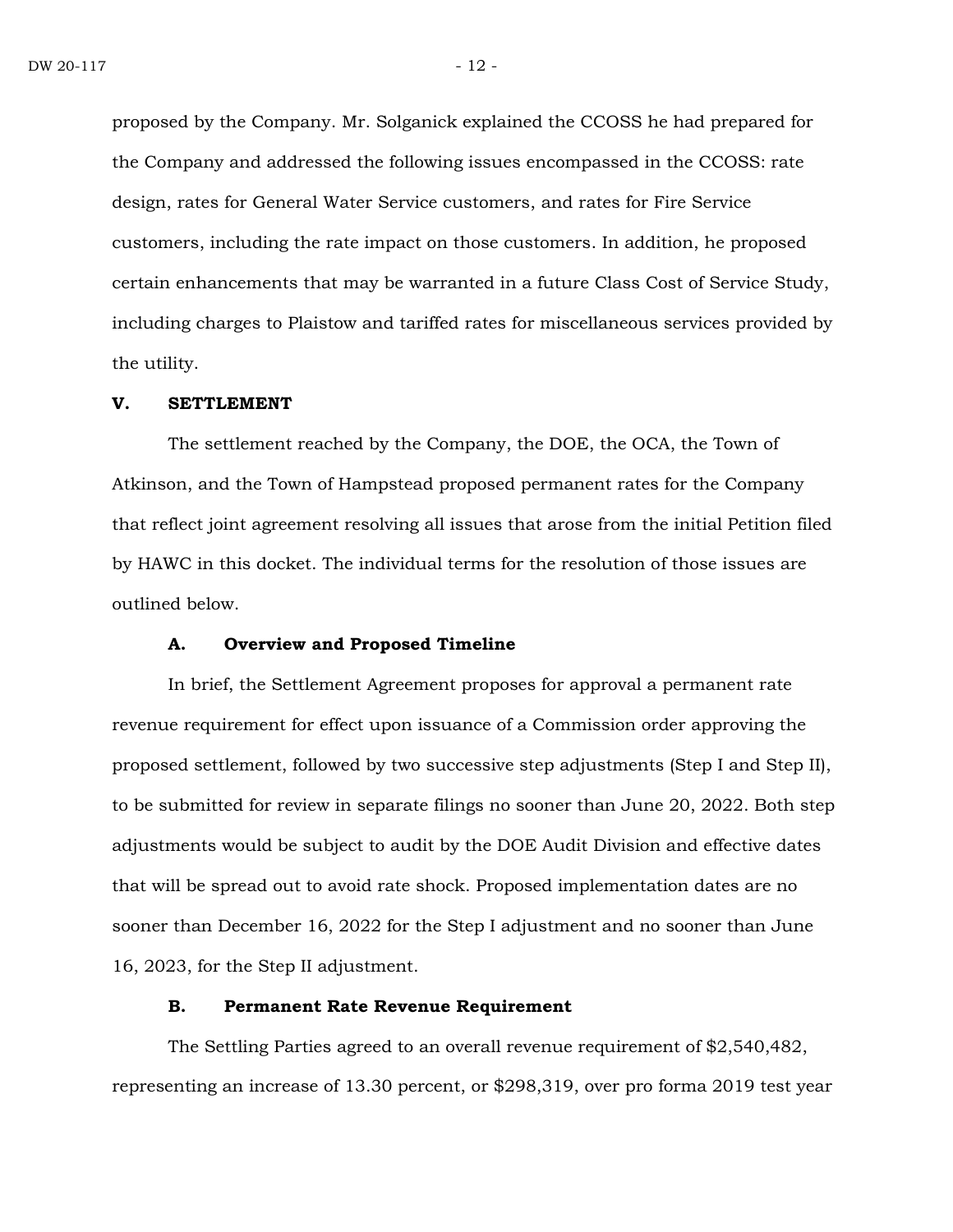annual water revenues of \$2,242,163, based on a total test year rate base of \$5,292,591, which the Settling Parties agree is prudent, used, and useful. The Settling Parties further agree to an overall rate of return of 6.20 percent, which, when applied to the agreed-upon rate base, results in an operating income requirement of \$328,060. A detailed proposed timeline for the process entailed for filing, review, approval, and implementation of the proposed framework for resolution of the issues raised in this proceeding is recommended by the parties as part of the Settlement Agreement.

#### **C. Step Adjustments I and II**

The Settling Parties agreed on a proposed Step I adjustment based on: (1) posttest year plant additions placed in service in 2020, including plant additions related to the SNHRW Project; (2) the Company's purchase of Manchester Source Development Charge (MSDC) capacity credits from Manchester Water Works in 2020, which is added to rate base as a deferred debit and amortized over 39 years, the remaining life of the SNHRW Project contract; and (3) various other operating income adjustments.

The Settling Parties further agree that the Company may file its Step I petition after June 20, 2022, and that the resulting rates, subject to Commission approval, will be effective no earlier than December 16, 2022.

Once filed, the DOE Audit Division will review and submit a report to the parties in this docket. The DOE and other parties to the docket will then review the filing and resulting calculations with the Company and submit a report to the Commission recommending a final revenue requirement increase and resulting rates.

The Settling Parties also agree that the proposed Step I adjustment, subject to review by the DOE Audit Staff and the Settling Parties, will result in an increase not to exceed \$258,450 in the Company's revenue requirement, utilizing a rate of return of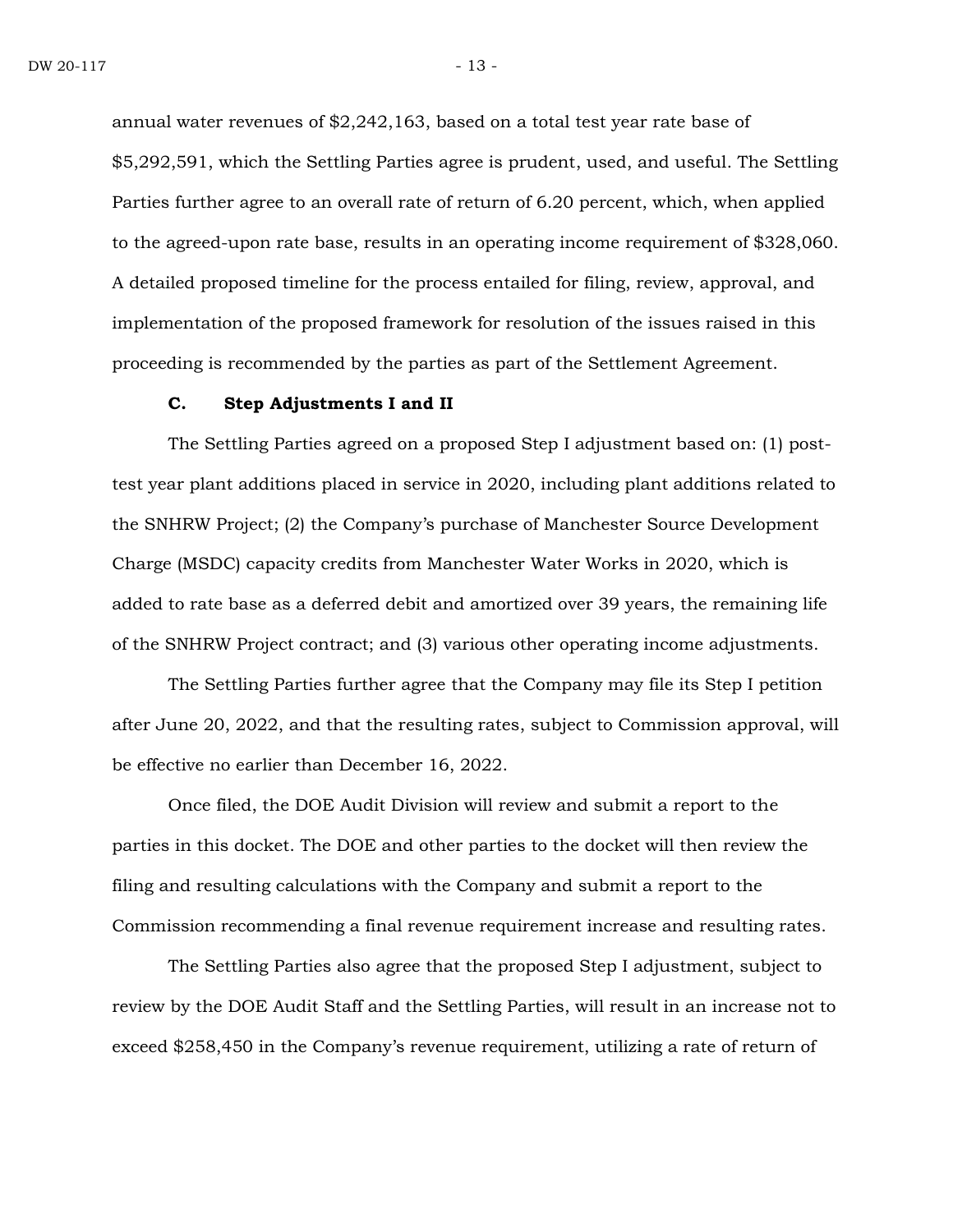4.50 percent. The Company's rate base will increase by no greater than \$2,368,015, for a total not to exceed \$7,660,606.

## **D. Maximum Combined Effect of Permanent Rate Revenue Requirement, and Step I and Step II Adjustments**

The stepped approach is intended to lessen the overall rate impact on customers when new permanent rates, inclusive of approved step increases, are approved. Accordingly, the Settling Parties recommend that the maximum combined effect of the Permanent Rate Revenue Requirement (\$298,319), Step I (not to exceed \$258,450), and Step II (not to exceed \$220,023), would be a total maximum revenue requirement increase of \$776,792. Upon approval of Step II, the resulting revenue requirement would not exceed \$3,018,955, representing a 34.64 percent increase in the pro forma 2019 test year water revenues of \$2,242,163. HAWC's rate base will increase by no greater than \$175,549, for a total not to exceed \$7,836,155. The cumulative impacts are given in the table below.

| Cumulative Impact on Rate Base from the 13 Month Average used in Test Year |                                    |                                        |                                     |                      |
|----------------------------------------------------------------------------|------------------------------------|----------------------------------------|-------------------------------------|----------------------|
|                                                                            | 13-month                           | <b>Rate Base</b>                       | <b>Proposed Step</b><br>1 Rate Base | <b>Proposed Step</b> |
|                                                                            | <b>Average Rate</b><br><b>Base</b> | <b>Effective Date</b><br>of this Order |                                     | 2 Rate Base          |
| Amount                                                                     | \$4,915,227                        | \$5,292,591                            | \$7,660,606                         | \$7,836,155          |
| <b>Cumulative Dollar Increase</b>                                          |                                    | \$377,364                              | \$2,745,379                         | \$2,920,928          |
| <b>Cumulative Percentage</b>                                               |                                    |                                        |                                     |                      |
| Increase                                                                   |                                    | 7.68%                                  | 55.85%                              | 59.43%               |

#### **E. Effective Date of Permanent Rate Revenue Requirement Increase**

The Settling Parties agree and recommend that the effective date for permanent rates should be the earlier of June 17, 2022, or the date the Commission issues an order approving the Settlement Agreement, on a service-rendered basis.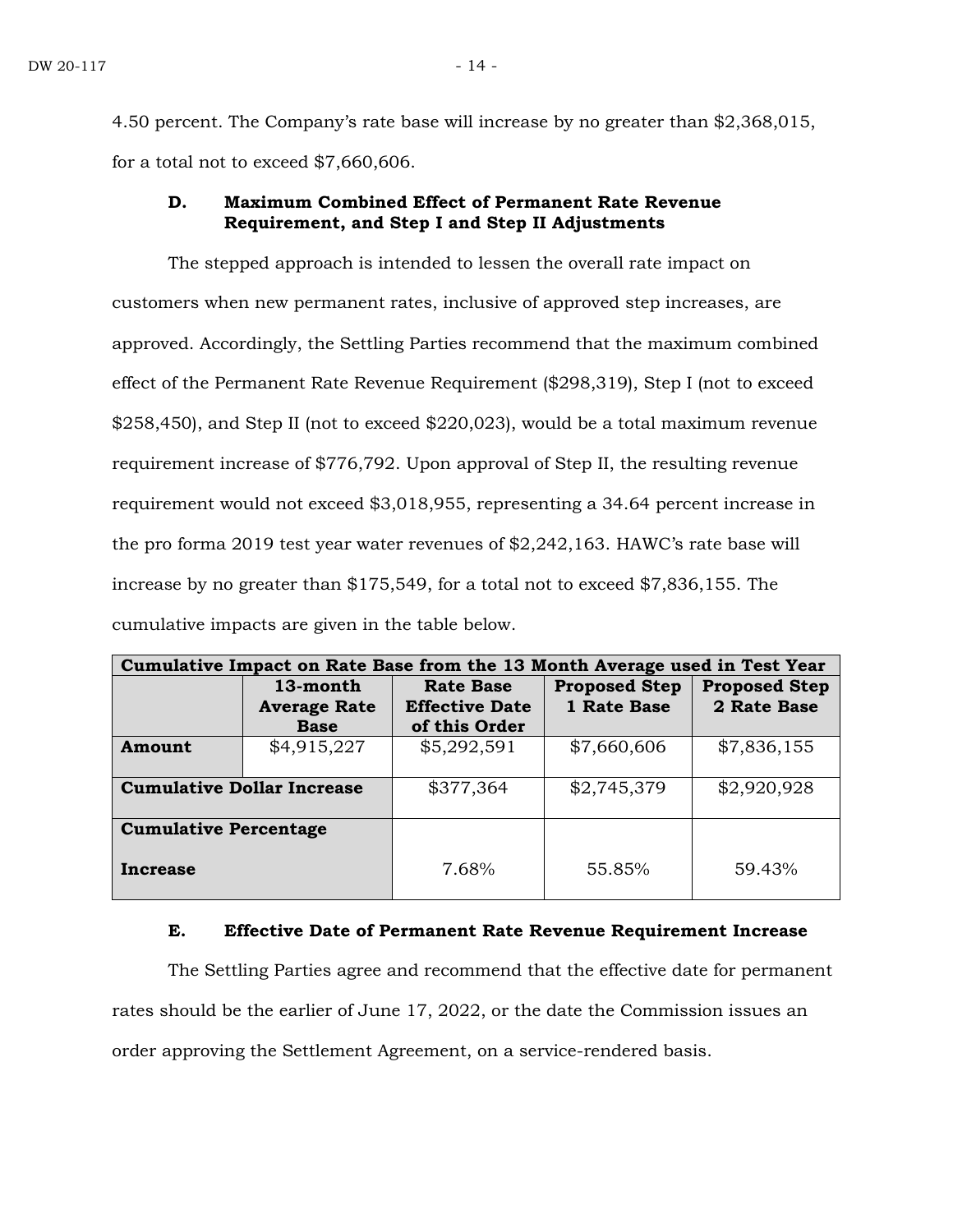#### **F. Cost of Equity**

The Settling Parties agree and recommend approval of a cost of common equity in this proceeding of 9.63 percent with a capital structure for purposes of determining the permanent rate revenue requirement of 55.05 percent debt and 44.95 percent equity. The cost of common equity will be used in the calculation of the proposed permanent rate revenue requirement and the proposed Step I and Step II Adjustments.

## **G. Rate Design**

The Settling Parties agreed to a proposed rate design for permanent rates with customer charges based on pipe size, volumetric charge, and private fire protection based on pipe size. The proposed rates are laid out within the Settlement Agreement (pages 9-11 of Exhibit No. 3) and based on a monthly rate and a consumption charge per CCF of water consumed.

## **H. Municipal Fire Protection Rate and Amended Tariff Language**

The Settling Parties agree and recommend that the Towns of Atkinson and Hampstead will no longer be billed on a per hydrant charge or subject to an annual availability fee but will be billed annually pursuant to an updated tariff in the following amounts: Atkinson - \$93,615.00, and Hampstead - \$68,730.00, based on the number of hydrants in the Company's test year and applied to the COSS for each town. These rates will remain unchanged by the implementation of the proposed Step I and Step II Adjustments. The service provision description included in the Company's current tariff will be modified accordingly.

The Settling Parties further agree and recommend that the Company's shareholder will make a contribution to HAWC toward the first year's increased municipal fire protection charge totaling \$65,472.50, including \$37,754.20 toward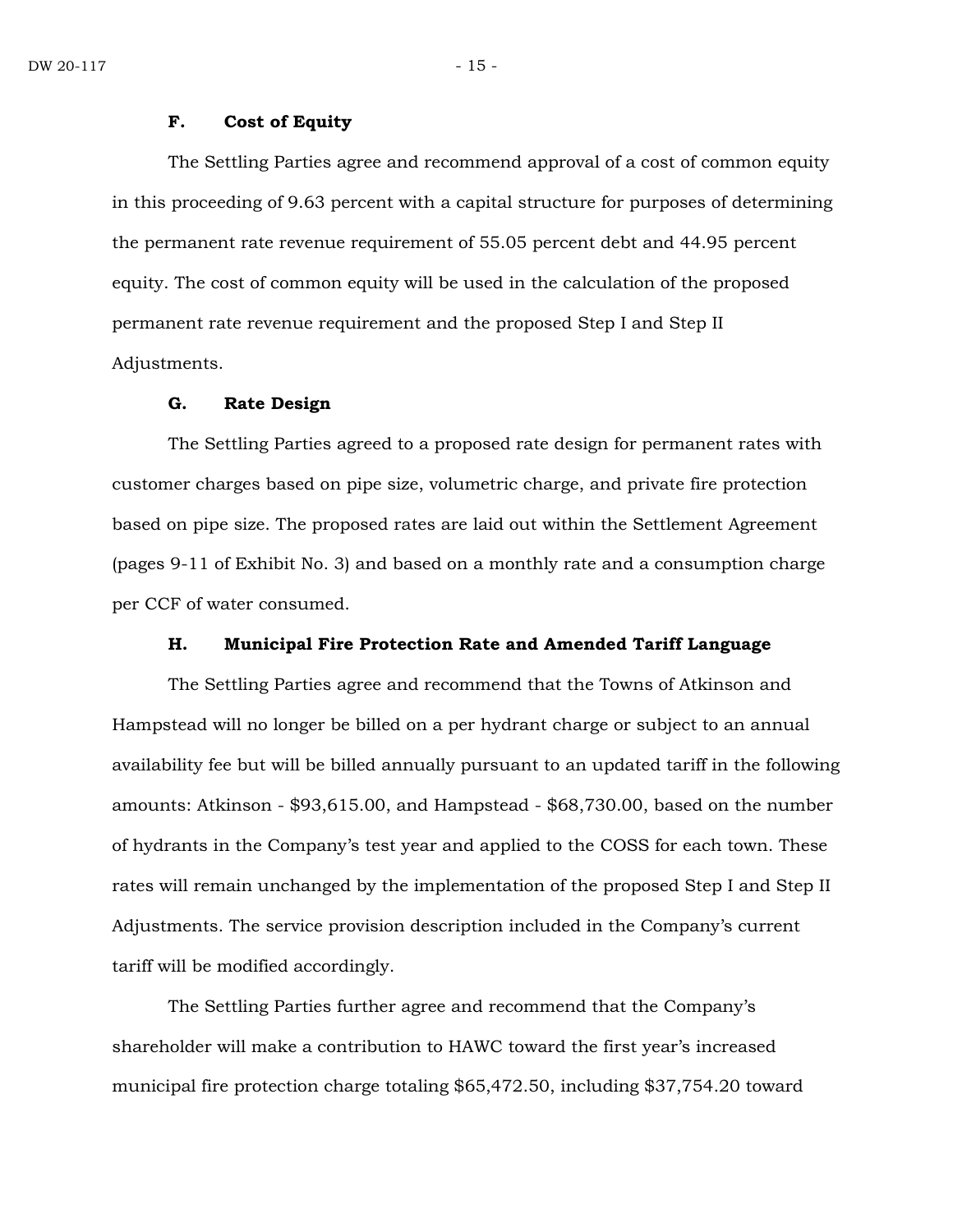Atkinson's costs, and \$27,718.30 toward Hampstead's costs. The Settling Parties agreed that the shareholder contributions will not be recovered by inclusion in rate base or otherwise from customers.

## **I. Conversion of Private Fire Protection Charge from Quarterly to Monthly**

The Settling Parties agree and recommend that the Company may change its private fire protection billing cycle from quarterly to monthly.

## **J. Water Infrastructure and Conservation Adjustment (WICA)**

The Settling Parties agree and recommend that the Company's requests for: (1) a WICA mechanism; (2) the implementation of inclining block rates; and (3) a tariff amendment to collect the MSDC fee from new service applications will be withdrawn. Nothing in the Settlement Agreement prohibits the Company from refiling its requests in its next full rate proceeding.

## **K. Temporary to Permanent Rate Recoupment**

The Settling Parties agree and recommend that the temporary to permanent rate recoupment apply only to the time period from the effective date of temporary rates (June 30, 2021) through the date of the Commission order approving the Settlement Agreement, permanent rate revenue requirement, and resulting permanent rates. The recoupment period does not extend to the proposed Step I or Step II Adjustments.

The Company further agreed to submit its temporary to permanent rate calculation and proposed recoupment within 30 days of the Commission's order approving the Settlement Agreement. The DOE agrees to review that submission, which may include discovery, and to submit a report to the Commission for approval of the resulting proposed credit or surcharge.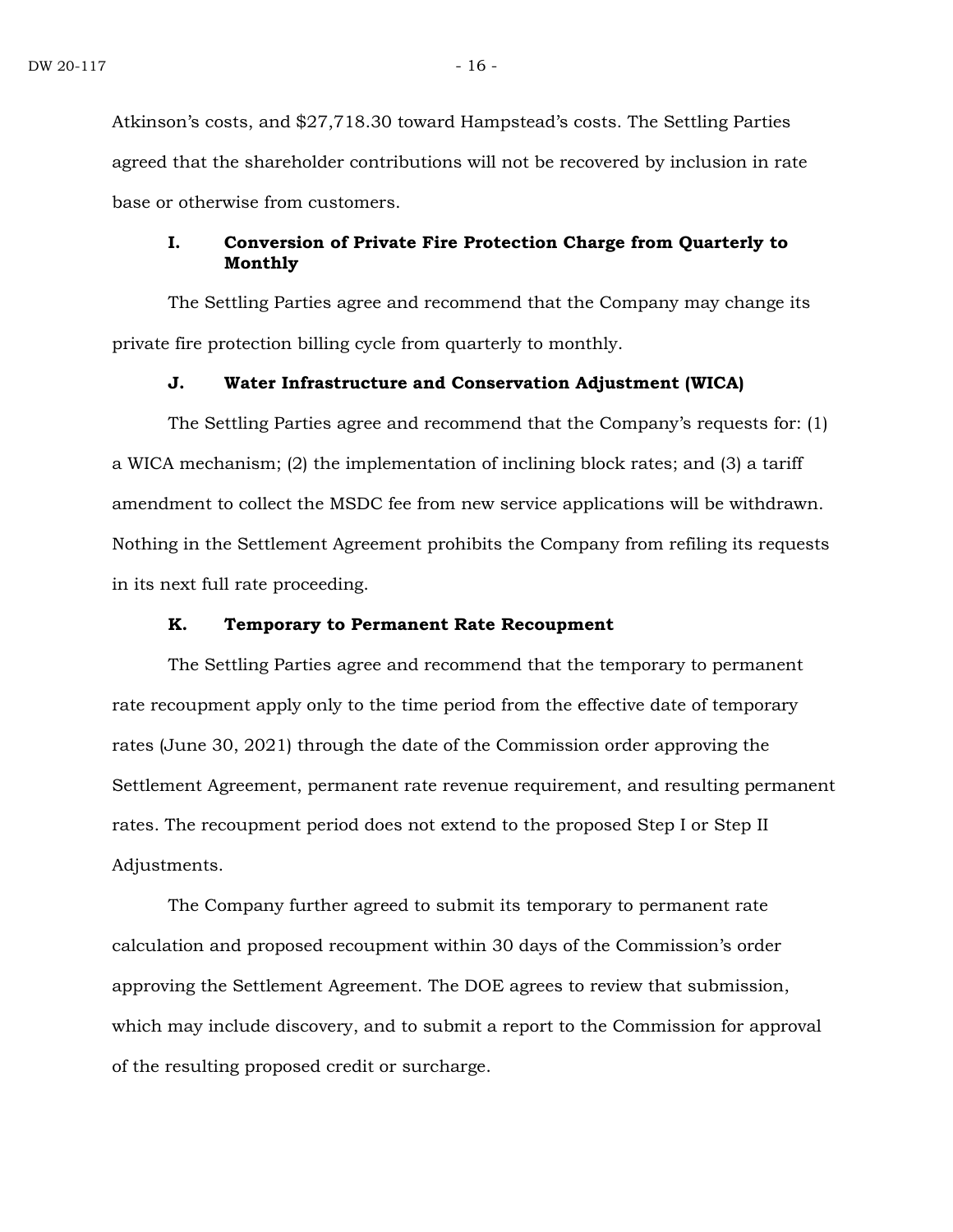#### **L. Rate Case Expenses**

The Settlement Parties agree and recommend approval of HAWC's recovery of reasonable rate case expenses for this proceeding through a surcharge to customers. Those expenses may include, but are not limited to, consultant expenses, incremental administrative expenses such as copying and delivery chares, and other such rate case related expenditures allowed under N.H. Admin. R., Puc 1906.01. The Company agrees to file its final rate case expenses and proposal for surcharge recovery, pursuant to Puc 1905.02, no later than 30 days from the date of the Commission's order approving the Settlement Agreement. The Settling Parties agree that the DOE will review the Company's proposal and provide a report for the Commission's consideration prior to the issuance of an order on rate case expense recovery.

The resulting surcharge shall be reflected as a separate item on all customers' bills. The final report provided by the DOE should combine both its review of the temporary to permanent rate recoupment and rate case expenses. The Company further agrees to file, within 15 days of the Commission's order approving rate case expense recovery, a compliance tariff supplement including the approved surcharge and the average monthly surcharge per customer, if applicable.

## **M. Stay-Out Provision**

The Settling Parties agree and recommend that, in recognition of the proposed June 2023 date of rate implementation for the proposed Step II Adjustment, the earliest the Company will file its next full rate proceeding will be January 1, 2025, utilizing a 2024 test year.

## **N. Administrative Commitments**

The Company agrees to file all required reports, including, but limited to, Form E-17, Annual Report of Hydrant Inspection (Puc 609100, and Form E-18, Report of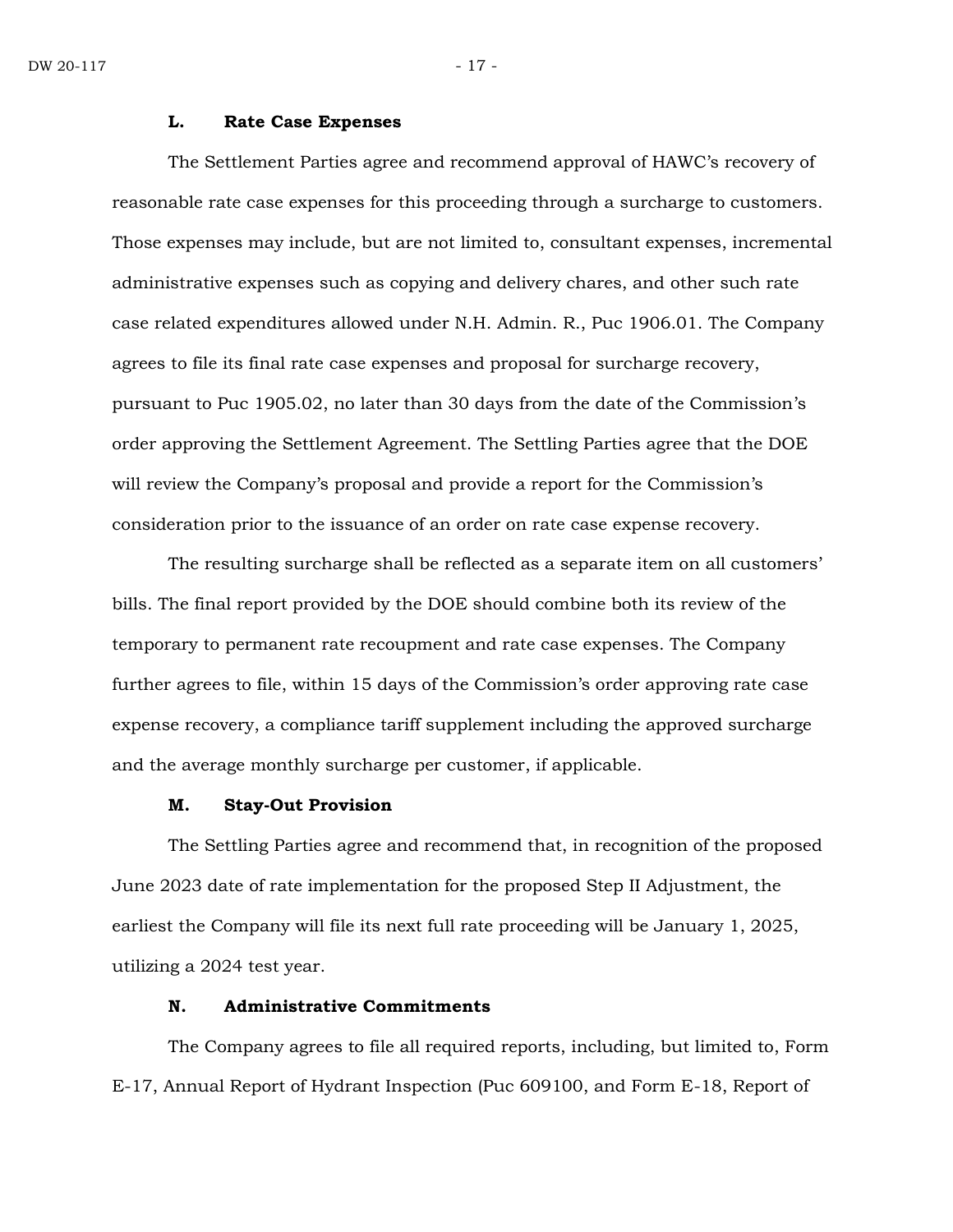Interruptions of Service Over 30 Minutes Duration (Puc 609.11). The Company also commits to seeking a waiver from the Commission for Puc 605.04 governing test schedules for meters, if it continues its practice of replacing 5/8-inch and 3/4-inch meters after ten years of service instead of testing said meters.

## **O. Miscellaneous Provisions**

The Settling Parties stipulated in the Settlement Agreement that the agreement is conditioned upon the Commission's acceptance of all provisions, without change or condition. In the event the Commission does not accept the Settlement Agreement without change or condition or make any findings beyond the scope of the Settlement Agreement and the Settling Parties are unable to agree with such changes, conditions, or findings, the Settlement Agreement will be deemed to be withdrawn and shall not constitute any part of the record in this proceeding or used for any other purpose. The Settling Parties further agree that the Commission's acceptance of the Settlement Agreement does not constitute continuing approval of, or precedent for, any particular issue in this proceeding other than those specified therein.

#### **VI. COMMISSION ANALYSIS**

Pursuant to RSAs 374:2, 378:7, and 378:28, the Commission may approve permanent rates if it finds that they are just and reasonable and reflect capital improvements that are found to be prudent, used, and useful. In determining whether rates are just and reasonable, the Commission acts as the arbiter between the interests of customers and the regulated utility. RSA 363:17-a. The utility bears the burden of proving the necessity of increased rates. RSA 378:8.

Unless precluded by law, informal disposition by stipulation may be made of any contested case at any time prior to the entry of a final decision or order. RSA 541- A:31, V(a). Pursuant to Puc 203.20(b), the Commission shall approve the disposition of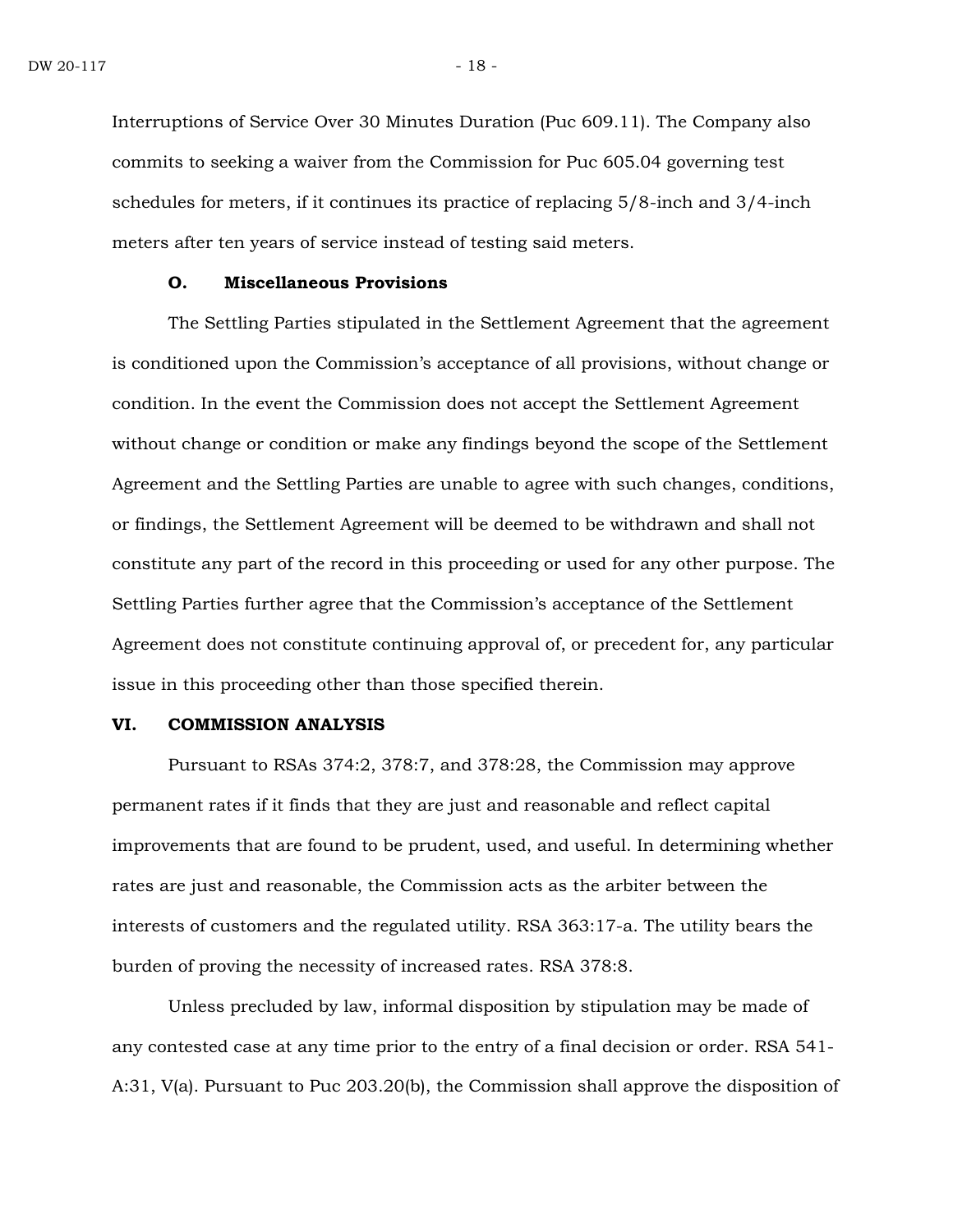any contested case by stipulation "if it determines that the result is just and reasonable and serves the public interest." The Commission encourages parties to settle disagreements through negotiation and compromise because it is an opportunity for creative problem solving, allows parties to reach a result in line with their expectations, and is often a better alternative to litigation. Pennichuck Water Works, Order No. 26,070 at 14-15 (November 7, 2017). Nonetheless, the Commission cannot approve a settlement, even when all parties agree, without independently determining that the result comports with applicable standards. *Id.* at 14. Pursuant to RSAs 374:2, 378:7, and 378:28, the Commission may approve permanent rates if it finds they are just and reasonable and reflect capital improvements that are found to be prudent, used, and useful. In determining whether rates are just and reasonable, the Commission acts as arbiter between the interests of customers and the regulated utility. RSA 363:17-a. The utility bears the burden of proving the necessity of increased rates. RSA 378:8.

The Settling Parties testified at the hearing held on May 11, 2022, in support of the Settlement Agreement provisions as just and reasonable, as set forth above.

Intervenor Karen Steele testified in opposition to the Settlement Agreement, noting concern regarding the Company's treatment of fire protection costs and potential issues regarding the calculations underlying the Company's proposed revenue requirements.

We have reviewed the evidence regarding the proposed permanent rates and the terms of the Settlement Agreement as presented in written testimony filed by parties and in oral testimony presented at the hearing held on May 11, 2022, regarding the permanent rates proposed by HAWC in its petition. Based on HAWC's projected sales and demand, and the analysis provided by the Class Cost of Services Study, as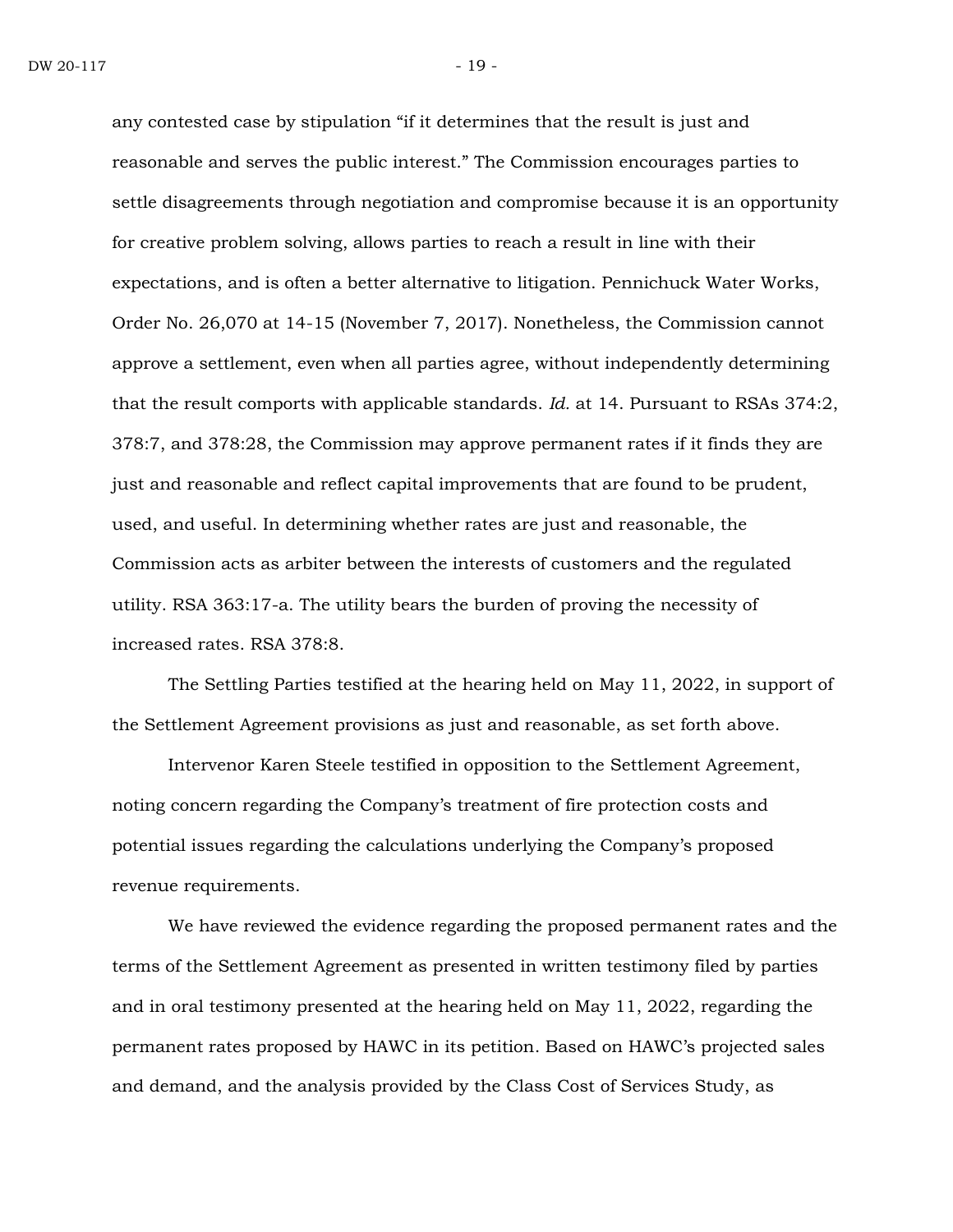supported through witness testimony, we find the proposed revenue requirement will produce rates necessary to maintain safe and adequate service. We further find that the Settlement's approach to addressing and balancing the potential rate impacts on customers leads to just and reasonable results that serve the public interest. We therefore approve the requested permanent rates pursuant to RSA 378:28 and Puc 203.20(b). Accordingly, we find the Settlement Agreement to be just and reasonable and approve it.

## **Based upon the foregoing, it is hereby**

**ORDERED**, that the Settlement Agreement regarding permanent rates as submitted by HAWC in this docket is **APPROVED**; and it is

**FURTHER ORDERED**, that pursuant to N.H. Code Admin. Rules Puc 1603, HAWC shall submit properly annotated revised tariff pages within 15 days of the date of this order; and it is

**FURTHER ORDERED**, that DOE shall review the annotated revised tariff pages and submit its assessment of the annotated changes within 10 days of the Company's submission of the revised tariff pages;

**FURTHER ORDERED**, that HAWC shall file, within 30 days of the date of this order, documentation of the difference between temporary rates pursuant to Order No. 26,566 and the permanent rates approved herein, and a proposed surcharge for recovering the difference from customers, reviewed and accepted by the New Hampshire Department of Energy; and it is

**FURTHER ORDERED**, that HAWC shall file a request for recovery of its rate case expenses with the Commission when its rate case expenses are finalized; and it is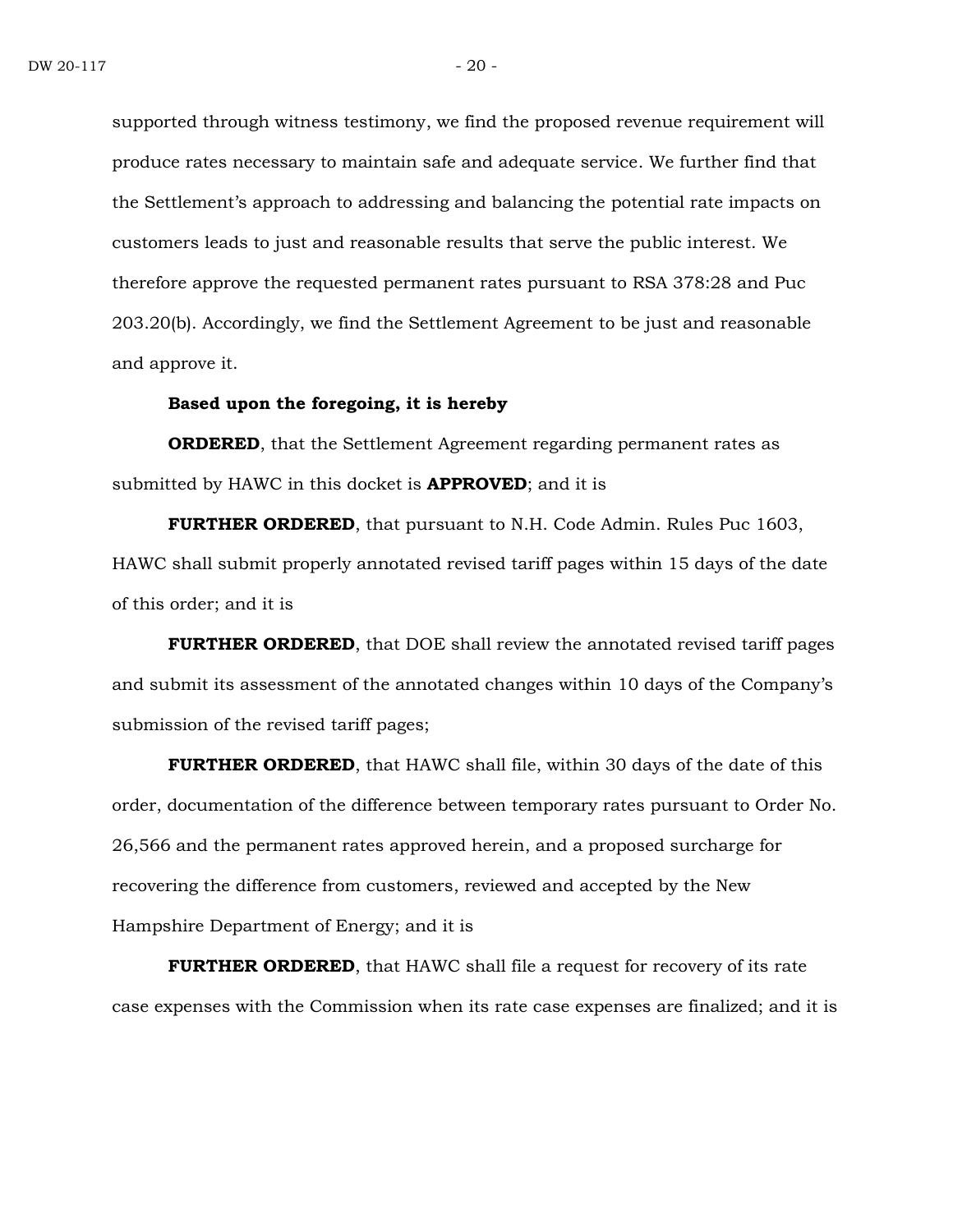**FURTHER ORDERED**, that the Company shall file all necessary documentation and reports in support of regulatory costs noted above, as required by the Settlement Agreement; and it is

**FURTHER ORDERED**, that HAWC shall file a petition for the proposed Step I Adjustment, or a combined petition for both Step I and II Adjustments, no sooner than June 20, 2022, to be reviewed in a separate proceeding with the participation of the New Hampshire Department of Energy; and it is

**FURTHER ORDERED**, that any Step I adjustment or Step II adjustment proposed by HAWC and reviewed by the New Hampshire Department of Energy, if approved by the Commission, shall not take effect before December 16, 2022, or June 16, 2023, respectively; and it is

**FURTHER ORDERED**, that all other provisions of the Settlement Agreement, including commitments made by the New Hampshire Department of Energy to review the Company's filings and provide reports to the Commission, are APPROVED and shall remain in effect unless and until the Commission rules otherwise, pursuant to the subsequent submission by the Settling Parties of petitions requesting any alteration of those commitments.

By order of the Public Utilities Commission of New Hampshire this second day of June, 2022.

Daniel C. Goldner Chairman

Carleton B. Simpson Commissioner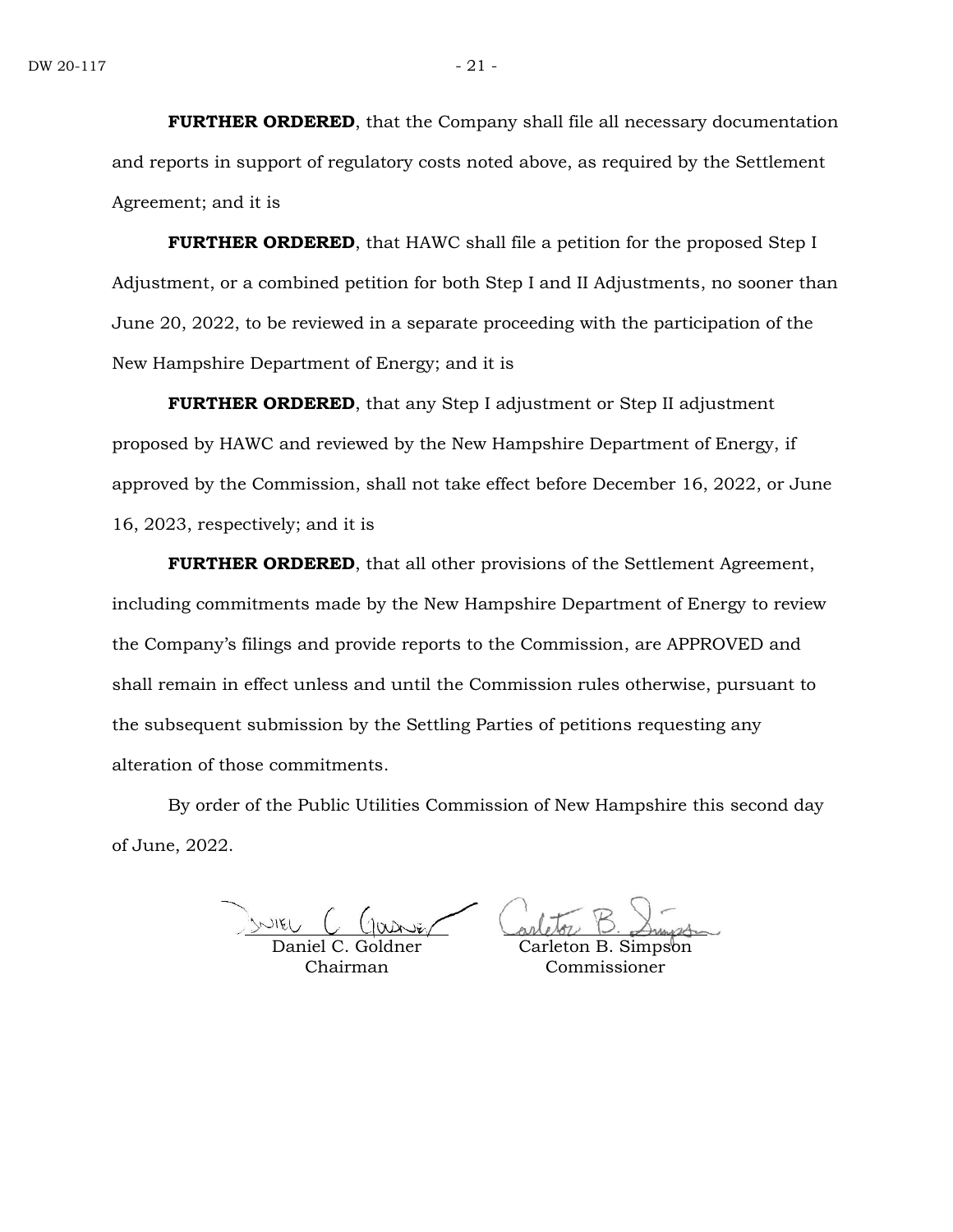## Service List - Docket Related

Docket# : 20-117

Printed: 6/2/2022

Email Addresses

ClerksOffice@puc.nh.gov aaugeri@lewisbuilders.com wbaldwin@atkinson-nh.gov douglas.brogan@gmail.com adminasst@townofdanville.org sambosox@gmail.com cressmandg@atkinson-nh.gov robyn.j.descoteau@energy.nh.gov julianne.m.desmet@oca.nh.gov dfox@raftelis.com josie.gage@oca.nh.gov david.n.goyette@energy.nh.gov lojogut@gmail.com ahansen@atkinson-nh.gov tklaes@blueridgecs.com donald.m.kreis@oca.nh.gov jayson.p.laflamme@energy.nh.gov charlie@hampsteadwater.com anthony.j.leone@energy.nh.gov nm1w@nm1w.com karen.j.moran@energy.nh.gov chris@atkinsoncc.com harold@lewisbuilders.com smorse@hampsteadnh.us dmullinax@blueridgecs.com smurphy@hampsteadnh.us amanda.o.noonan@energy.nh.gov shawn\_oneil@mail.rit.edu ocalitigation@oca.nh.gov dpatch@orr-reno.com k.Alan.richards@gmail.com mary.e.schwarzer@energy.nh.gov howard@energytactics.com gspero@atkinson-nh.gov sspyveewater@gmail.com stephenpstcyr@yahoo.com karen.sue.steele@gmail.com